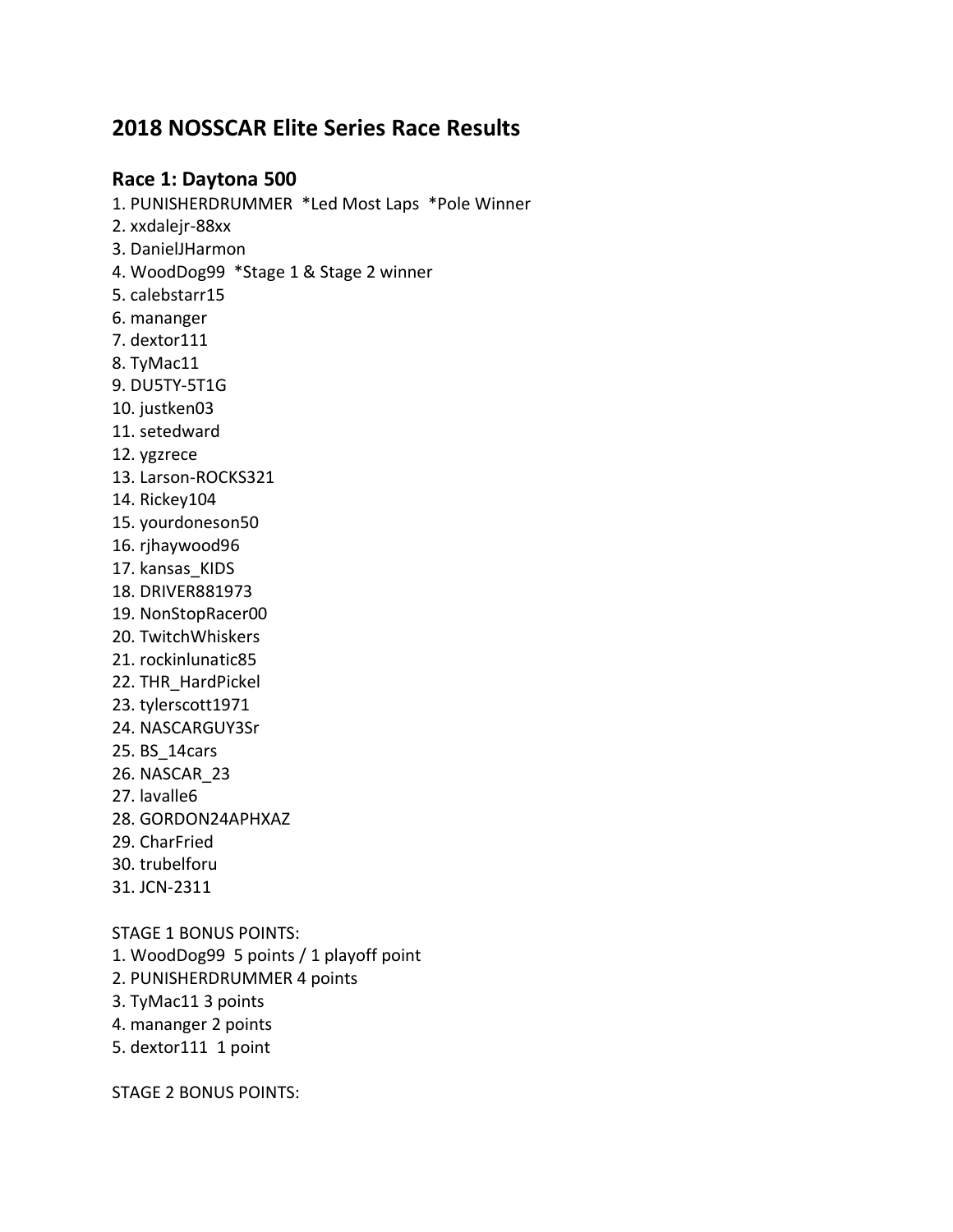- 1. WoodDog99 5 points / 1 playoff point
- 2. TyMac11 4 points
- 3. Larson-ROCKS321 3 points
- 4. xxdalejr-88xx 2 points
- 5. DanielJHarmon 1 point

## **Race 2: Atlanta**

1. TyMac11 \*Pole Winner

- 2. justken03
- 3. calebstarr15
- 4. PUNISHERDRUMMER
- 5. kansas\_KIDS
- 6. trubelforu
- 7. WoodDog99
- 8. TwitchWhiskers
- 9. mananger
- 10. yourdoneson50
- 11. DU5TY-5T1G
- 12. rjhaywood96
- 13. Squirrel nuts\_88
- 14. Larson-ROCKS321
- 15. BS\_14cars
- 16. One-eyed-ratt
- 17. tylerscott1971
- 18. KillerMiller530

STAGE 1 BONUS POINTS:

- 1. justken03 5 points / 1 playoff point
- 2. mananger 4 points
- 3. yourdoneson50 3 points
- 4. TyMac11 2 points
- 5. calebstarr15 1 point

## STAGE 2 BONUS POINTS:

- 1. yourdoneson50 5 points / 1 playoff point
- 2. calebstarr15 4 points
- 3. kansas\_KIDS 3 points
- 4. TyMac11 2 points
- 5. Squirrelnuts\_88 1 point

## **Race 3: Dover**

1. yourdoneson50 2. justken03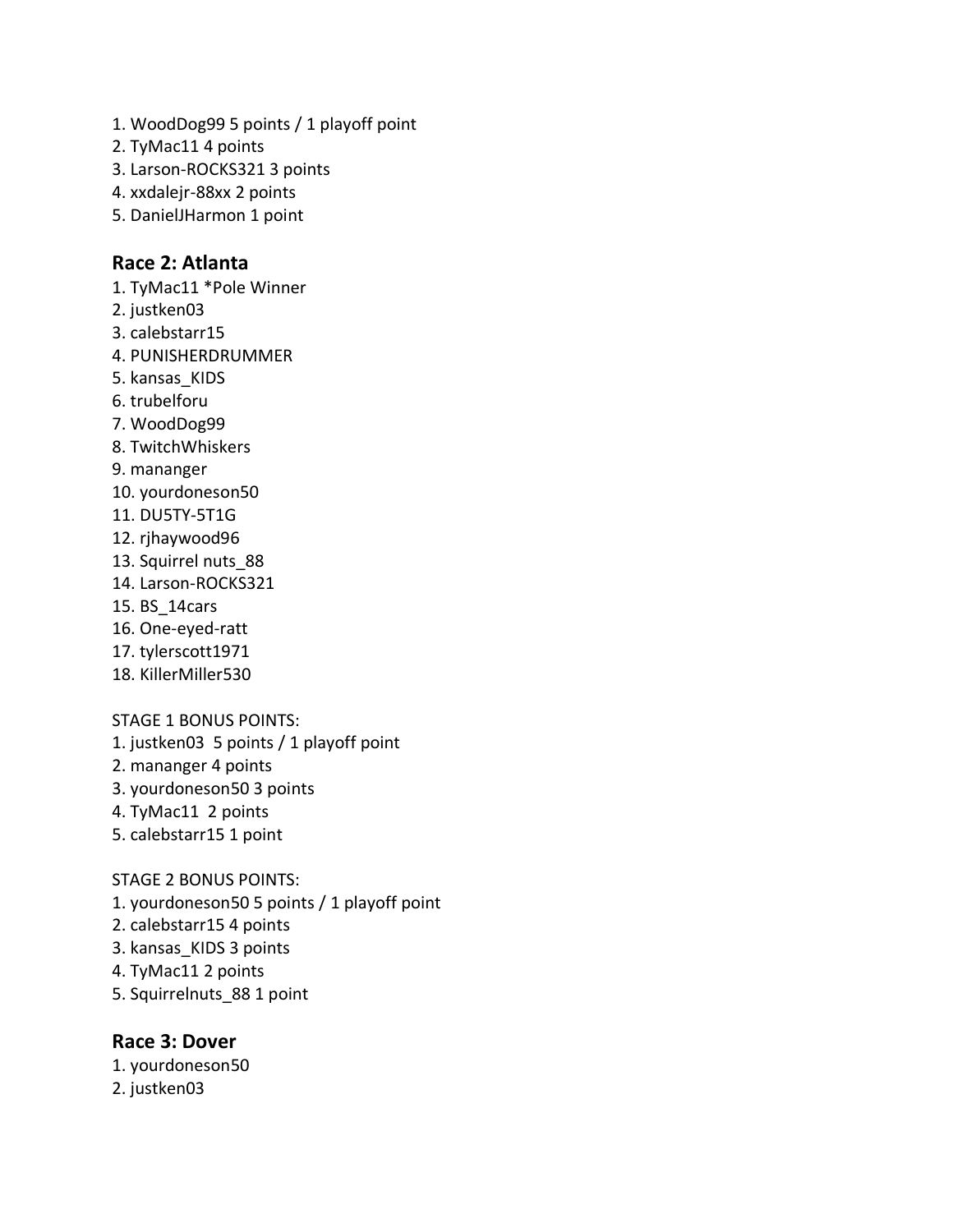- 3. TyMac11
- 4. mananger
- 5. K3V1N\_Long-Isle
- 6. DU5TY-5T1G
- 7. tylerscott1971
- 8. PUNISHERDRUMMER
- 9. WoodDog99
- 10. TwitchWhiskers
- 11. rockinlunatic85
- 12. Larson-ROCKS321 \*Pole Winner
- 13. calebstarr15
- 14. BS\_14cars
- 15. rjhaywood96
- 16. KillerMiller530

## STAGE 1 BONUS POINTS

- 1. PUNISHERDRUMMER 5 points
- 2. Larson-ROCKS321 4 points
- 3. justken03 3 points
- 4. yourdoneson50 2 points
- 5. TyMac11 1 point

## STAGE 2 BONUS POINTS

- 1. yourdoneson50 5 points
- 2. justken03 4 points
- 3. WoodDog99 3 points
- 4. Larson-ROCKS321 2 points
- 5. mananger 1 point

## **Race 4: Las Vegas**

- 1. WoodDog99 \*Pole Winner
- 2. TyMac11
- 3. BONDALASAURUS42
- 4. xxdalejr-88xx
- 5. Larson-ROCKS321
- 6. Ekillz24
- 7. ManCaveRacing
- 8. dextor111
- 9. PUNISHERDRUMMER
- 10. mananger
- 11. humppy1799
- 12. KillerMiller530
- 13. BS\_14cars
- 14. justken03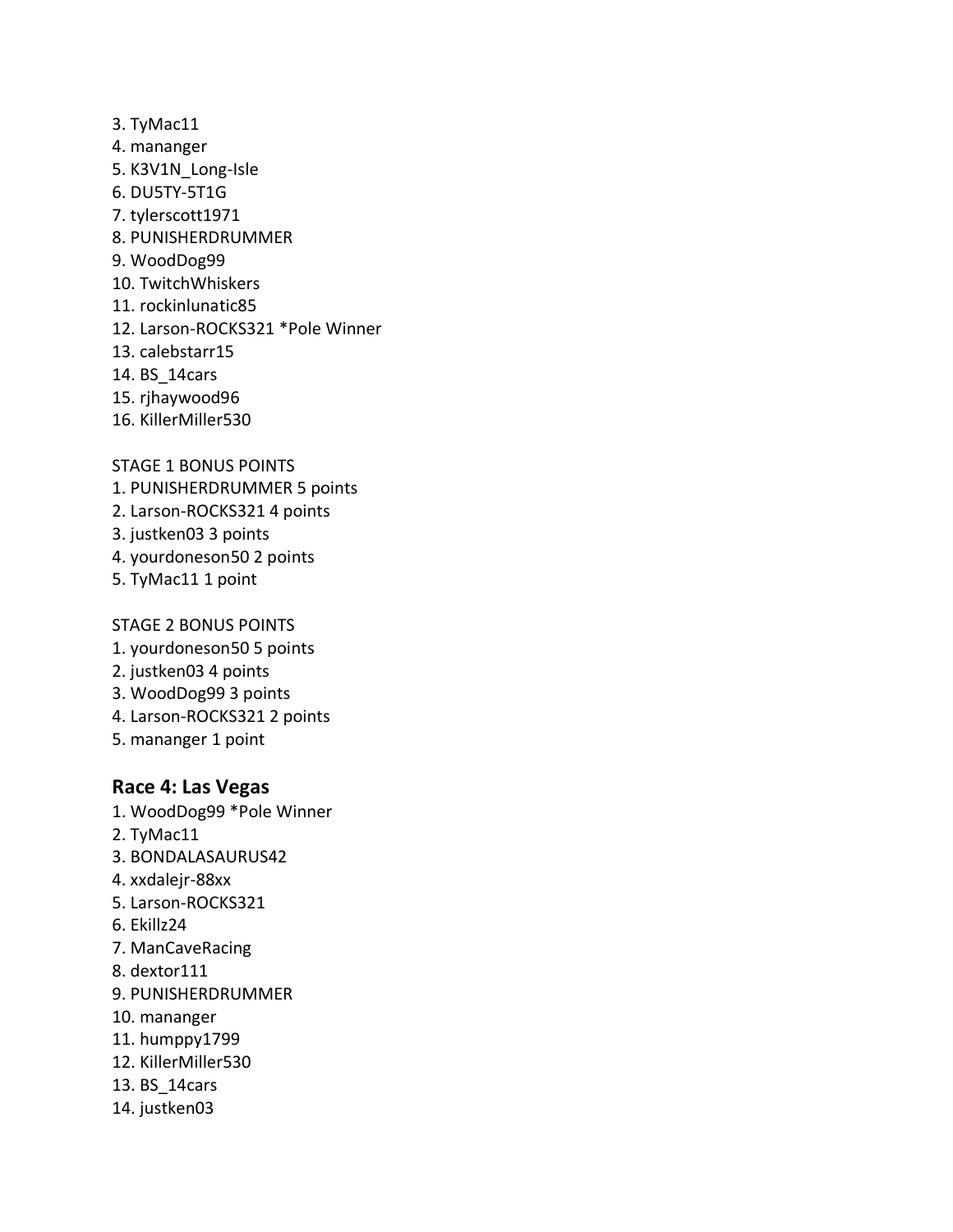- 15. calebstarr15
- 16. DanielJHarmon
- 17. TwitchWhiskers
- 18. Kansas KIDS

STAGE 1 BONUS POINTS:

- 1. BONDALASAURUS42 5 points \*1 playoff points
- 2. Larson-ROCKS321 4 points
- 3. WoodDog99 3 points
- 4. xxdalejr-88xx 2 points
- 5. calebstarr15 1 point

STAGE 2 BONUS POINTS:

- 1. WoodDog99 5 points \*1 playoff point
- 2. Larson-ROCKS321 4 points
- 3. BONDALASAURUS42 3 points
- 4. TyMac11 2 points
- 5. mananger 1 point

## **Race 5: Michigan**

- 1. BS\_14cars \*Led Most Laps
- 2. PUNISHERDRUMMER
- 3. Larson-ROCKS321 \*Pole Winner
- 4. BONDALASAURUS42
- 5. WoodDog99
- 6. mananger
- 7. Ekillz24
- 8. justken03
- 9. gavin8109
- 10. TwitchWhiskers
- 11. ManCaveRacing
- 12. calebstarr15
- 13. dextor111
- 14. CountryTime1128
- 15. tylerscott1971
- 16. Rickey104

STAGE 1 BONUS POINTS:

- 1. BS\_14cars
- 2. dextor111
- 3. BONDALASAURUS42
- 4. gavin8109
- 5. PUNISHERDRUMMER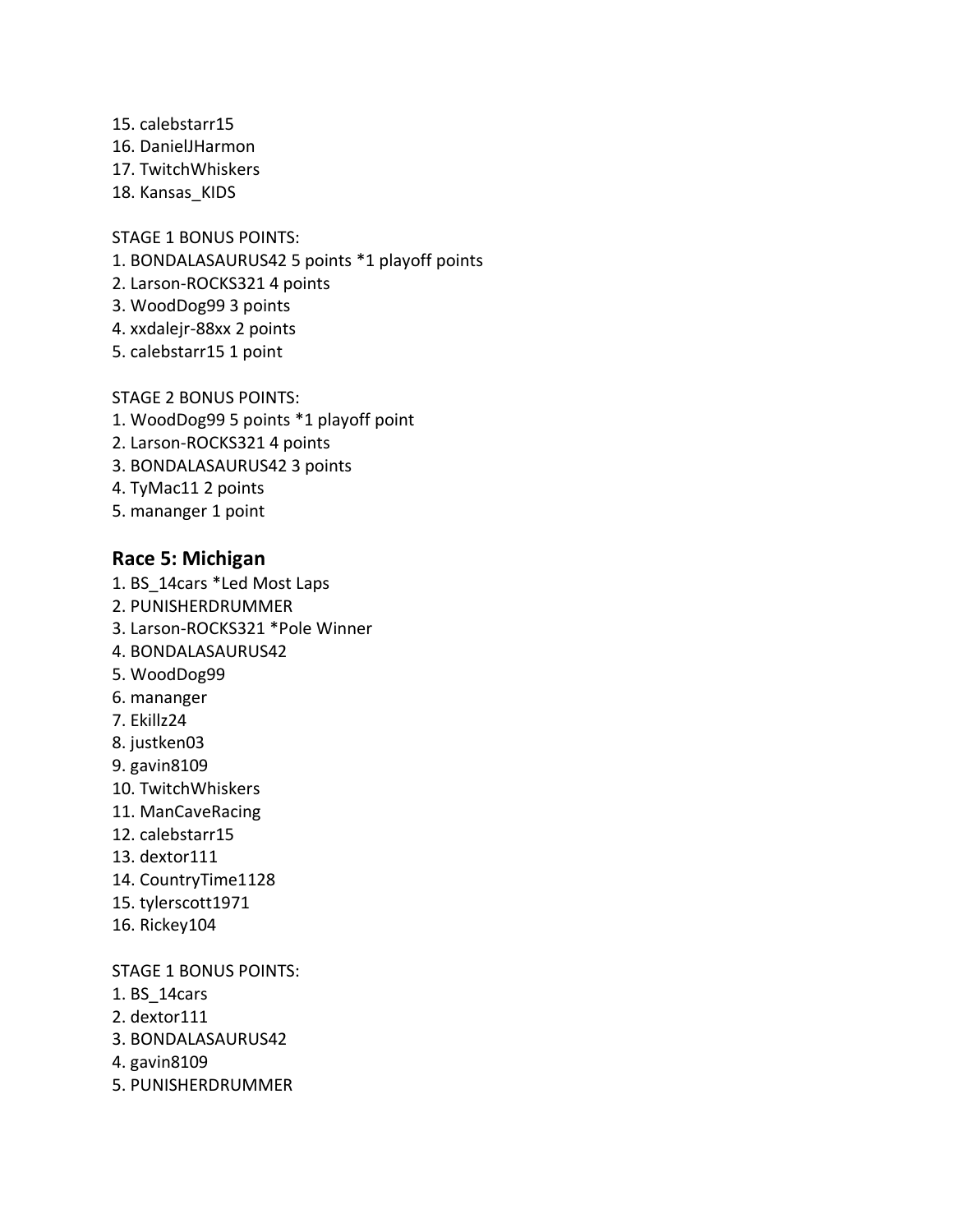STAGE 2 BONUS POINTS:

- 1. BS\_14cars
- 2. BONDALASAURUS42
- 3. WoodDog99
- 4. justken03
- 5. dextor111

## **Race 6: Texas** 1. xxdalejr-88xx

- 2. TyMac11 \*Pole Winner 3. dextor111 4. BONDALASAURUS42 5. calebstarr15 6. BS\_14cars \*Led Most Laps 7. SPUDZSEVENFOLD 8. WoodDog99 9. noluck24 10. PUNISHERDRUMMER 11. Larson-ROCKS321 12. TwitchWhiskers 13. DanielJHarmon 14. justken03 15. tylerscott1971 16. mananger 17. Ekillz24 18. rjhaywood96 19. One-eyed-ratt
- 20. THR\_HardPickel

## STAGE 1 BONUS POINTS:

- 1. BS\_14cars
- 2. WoodDog99
- 3. xxdalejr-88xx
- 4. calebstarr15
- 5. PUNISHERDRUMMER

#### STAGE 2 BONUS POINTS:

- 1. BS\_14cars
- 2. WoodDog99
- 3. TyMac11
- 4. xxdalejr-88xx
- 5. dextor111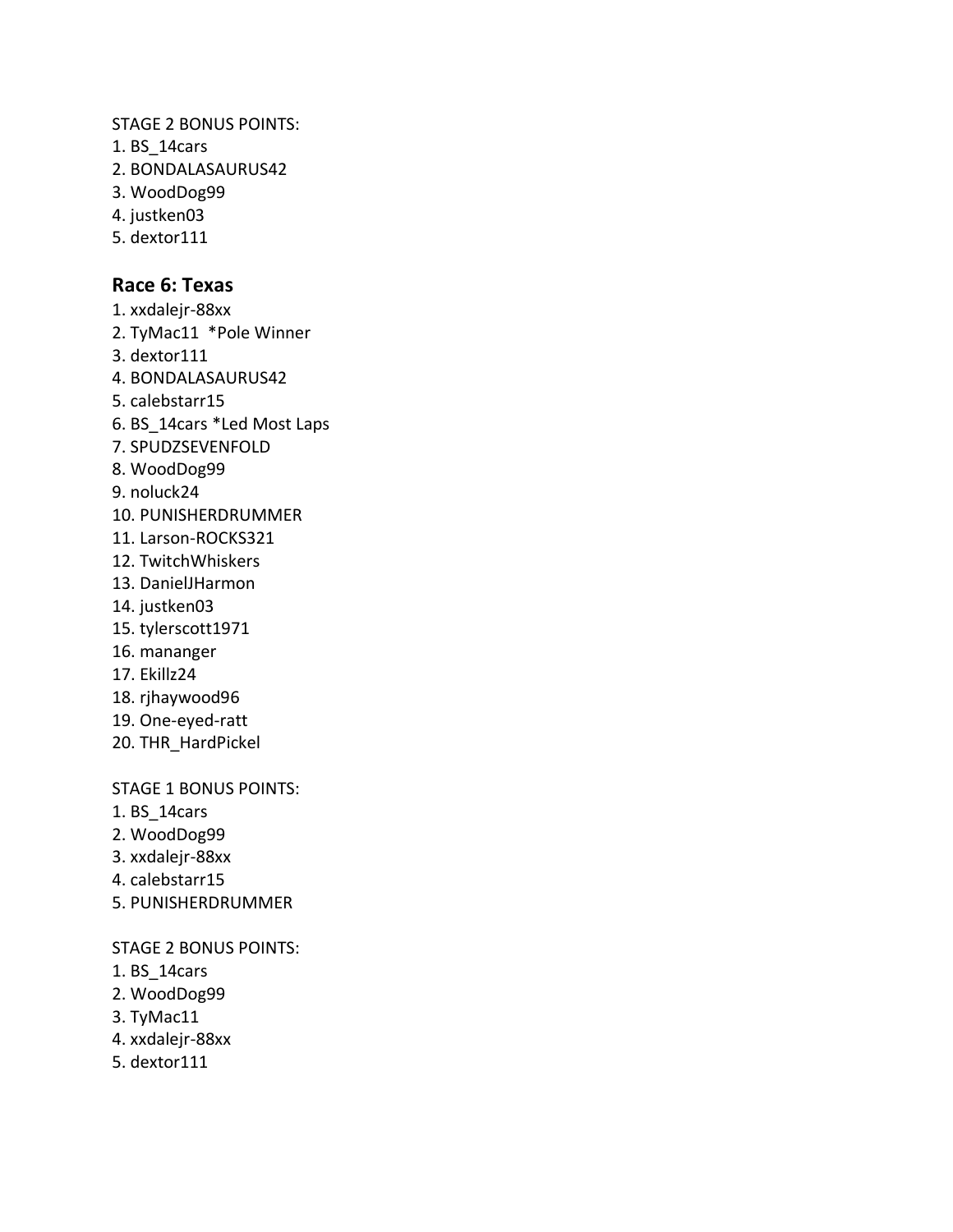## **Race 7: Pocono**

- 1. Ekillz24
- 2. yourdoneson50
- 3. mananger
- 4. justken03
- 5. BONDALASAURUS42
- 6. BS\_14cars \*Most Laps Led
- 7. K3V1N\_Long-Isle
- 8. TyMac11
- 9. DanielJHarmon
- 10. rjhaywood96
- 11. calebstarr15
- 12. WoodDog99
- 13. PUNISHERDRUMMER
- 14. noluck24
- 15. J\_Taylor\_388 \*Pole Winner
- 16. smokin\_joe63
- 17. TwitchWhiskers
- 18. gavin8109
- 19. tylerscott1971
- 20. rockinlunatic85
- 21. One-eyed-ratt
- 22. ManCaveRacing

## STAGE 1 BONUS POINTS:

- 1. BS\_14cars
- 2. calebstarr15
- 3. TyMac11
- 4. justken03
- 5. Ekillz24

STAGE 2 BONUS POINTS:

- 1. yourdoneson50
- 2. BS\_14cars
- 3. Ekillz24
- 4. calebstarr15
- 5. TyMac11

## **Race 8: Chicagoland**

- 1. BS\_14cars \*Pole Winner
- 2. Ekillz24
- 3. calebstarr15
- 4. BONDALASAURUS42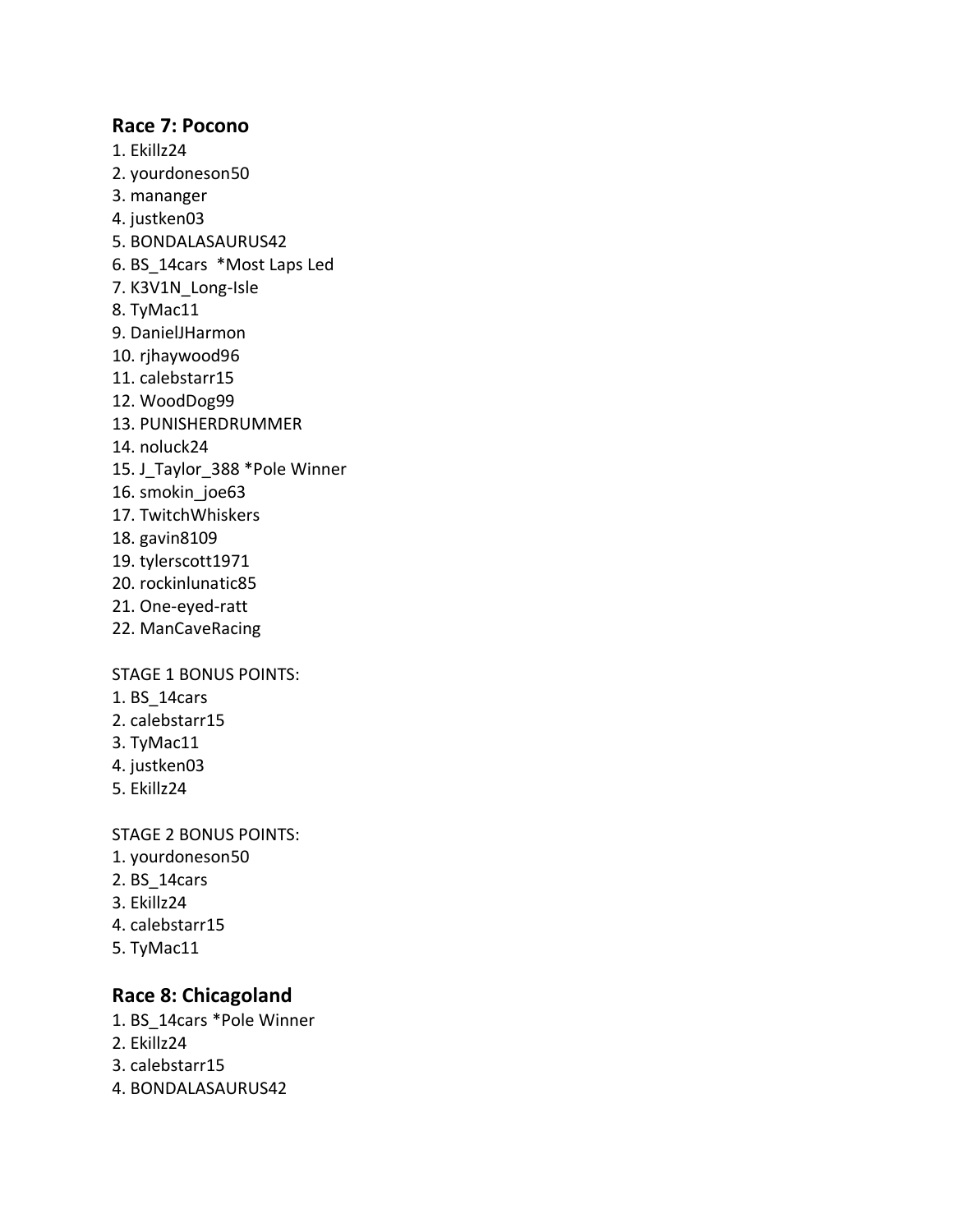- 5. noluck24
- 6. gavin8109
- 7. mananger
- 8. PUNISHERDRUMMER
- 9. KillerMiller530
- 10. WoodDog99
- 11. tylerscott1971
- 12. rjhaywood96
- 13. One-eyed-ratt
- 14. justken03

## STAGE 1 BONUS POINTS:

- 1. BS\_14cars
- 2. BONDALASAURUS42
- 3. noluck24
- 4. Ekillz24
- 5. PUNISHERDRUMMER

## STAGE 2 BONUS POINTS:

- 1. Ekillz24
- 2. BS\_14cars
- 3. BONDALASAURUS42
- 4. gavin8109
- 5. PUNISHERDRUMMER

## **Race 9: Bristol**

- 1. PUNISHERDRUMMER
- 2. BS\_14cars \*Pole Winner
- 3. yourdoneson50
- 4. TwitchWhiskers
- 5. rjhaywood96
- 6. dextor111
- 7. gavin8109
- 8. THR\_HardPickel
- 9. WoodDog99
- 10. Ekillz24
- 11. calebstarr15
- 12. noluck24
- 13. BONDALASAURUS42
- 14. tylerscott1971
- 15. Larson-ROCKS321
- 16. mananger
- 17. NASCARGUY3Sr
- 18. Squirrelnuts\_88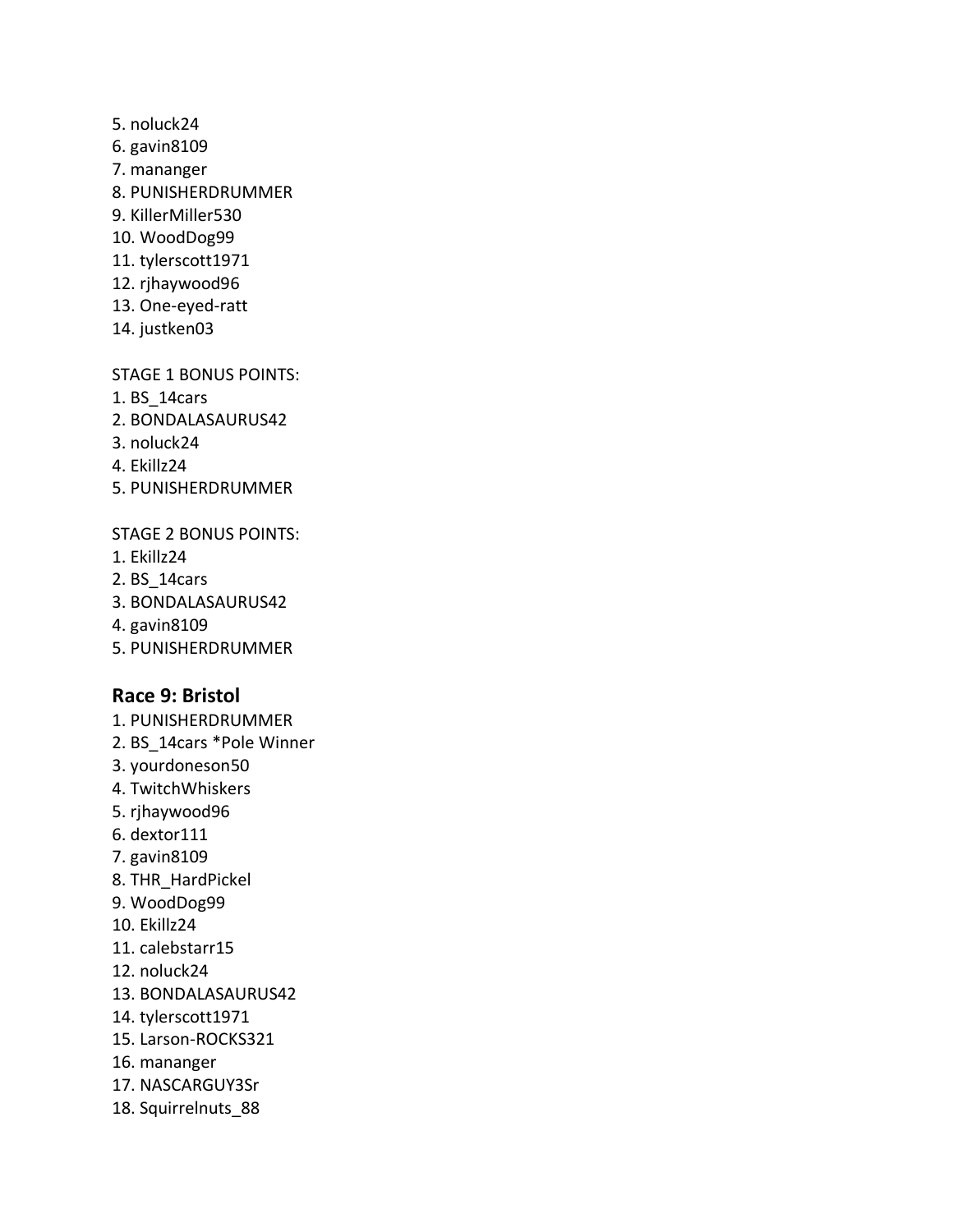## 19. ManCaveRacing

#### STAGE 1 BONUS POINTS:

- 1. BS\_14cars
- 2. yourdoneson50
- 3. PUNISHERDRUMMER
- 4. Ekillz24
- 5. dextor111

## STAGE 2 BONUS POINTS:

- 1. BS\_14cars
- 2. yourdoneson50
- 3. calebstarr15
- 4. dextor111
- 5. PUNISHERDRUMMER

## **Race 10: Kentucky**

- 1. BONGALASAURUS42
- 2. BS\_14cars \*Pole Winner
- 3. Ekillz24
- 4. PUNISHERDRUMMER
- 5. Larson-ROCKS321
- 6. yourdoneson50
- 7. mananger
- 8. K3V1N\_Long-Isle
- 9. noluck24
- 10. rjhaywood96
- 11. calebstarr15
- 12. TwitchWhiskers
- 13. tylerscott1971
- 14. kansas\_KIDS
- 15. WoodDog99
- 16. Squirrelnuts\_88
- 17. J\_Taylor\_388
- 18. ManCaveRacing
- 19. DRIVER881973
- 20. NonStopRacer00

## STAGE 1 BONUS POINTS:

- 1. BS\_14cars
- 2. calebstarr15
- 3. Ekillz24
- 4. yourdoneson50
- 5. BONDALASAURUS42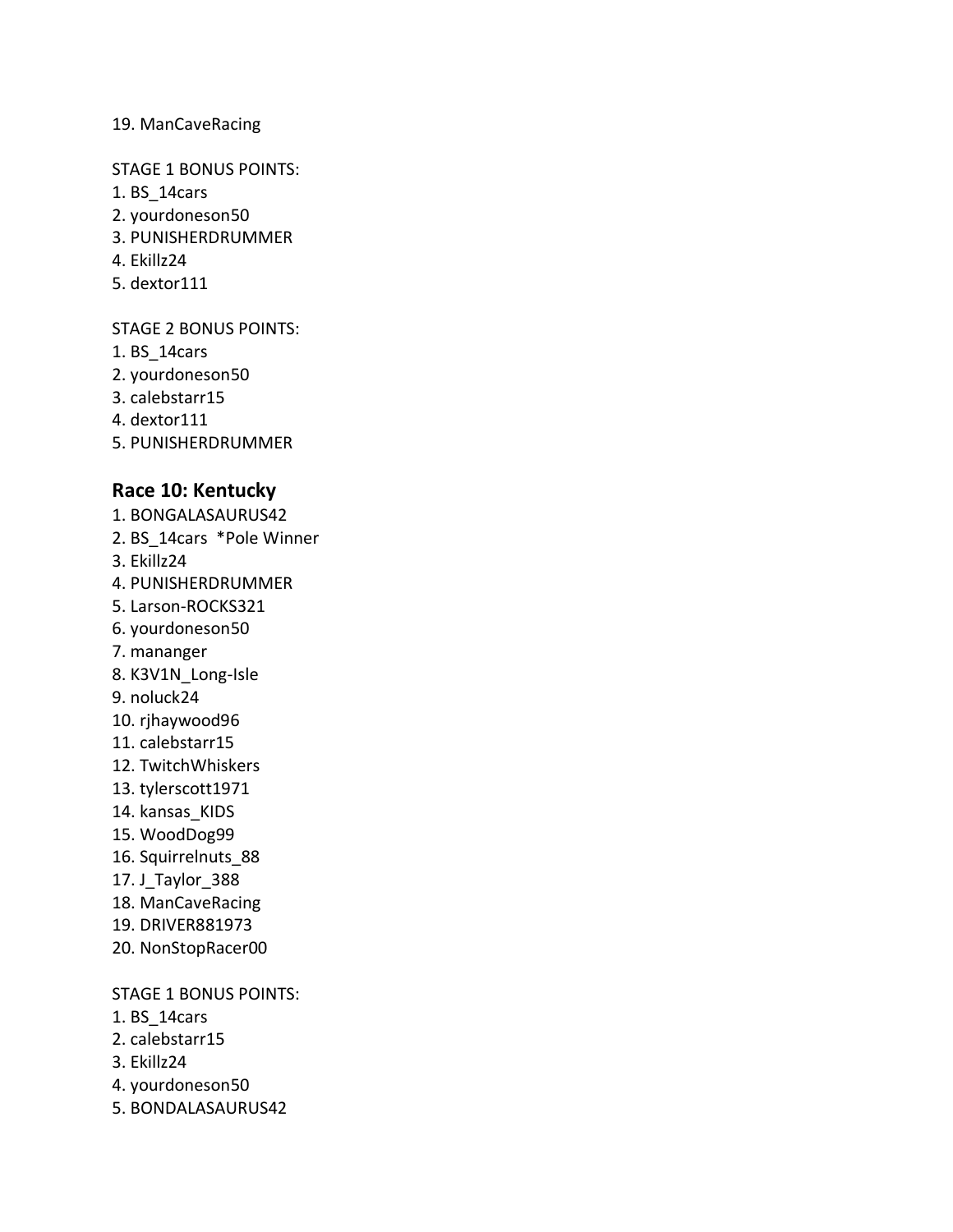#### STAGE 2 BONUS POINTS:

- 1. BS\_14cars
- 2. Ekillz24
- 3. calebstarr15
- 4. BONDALASAURUS42
- 5. yourdoneson50

## **Race 11: Auto Club**

- 1. BS\_14cars \*Pole Winner
- 2. BONDALASAURUS42
- 3. mananger
- 4. TwitchWhiskers
- 5. WoodDog99
- 6. Larson-ROCKS321
- 7. KillerMiller530
- 8. humppy1799
- 9. PUNISHERDRUMMER
- 10. noluck24
- 11. calebstarr15
- 12. justken03
- 13. rockinlunatic85
- 14. yourdoneson50
- 15. tylerscott1971
- 16. rjhaywood96
- 17. trubelforu
- 18. CountryTime1128

## STAGE 1 BONUS POINTS:

- 1. calebstarr15
- 2. BONDALASAURUS42
- 3. noluck24
- 4. mananger
- 5. BS\_14cars

## STAGE 2 BONUS POINTS:

- 1. BS\_14cars
- 2. WoodDog99
- 3. BONDALASAURUS42
- 4. calebstarr15
- 5. mananger

## **Race 12: Charlotte**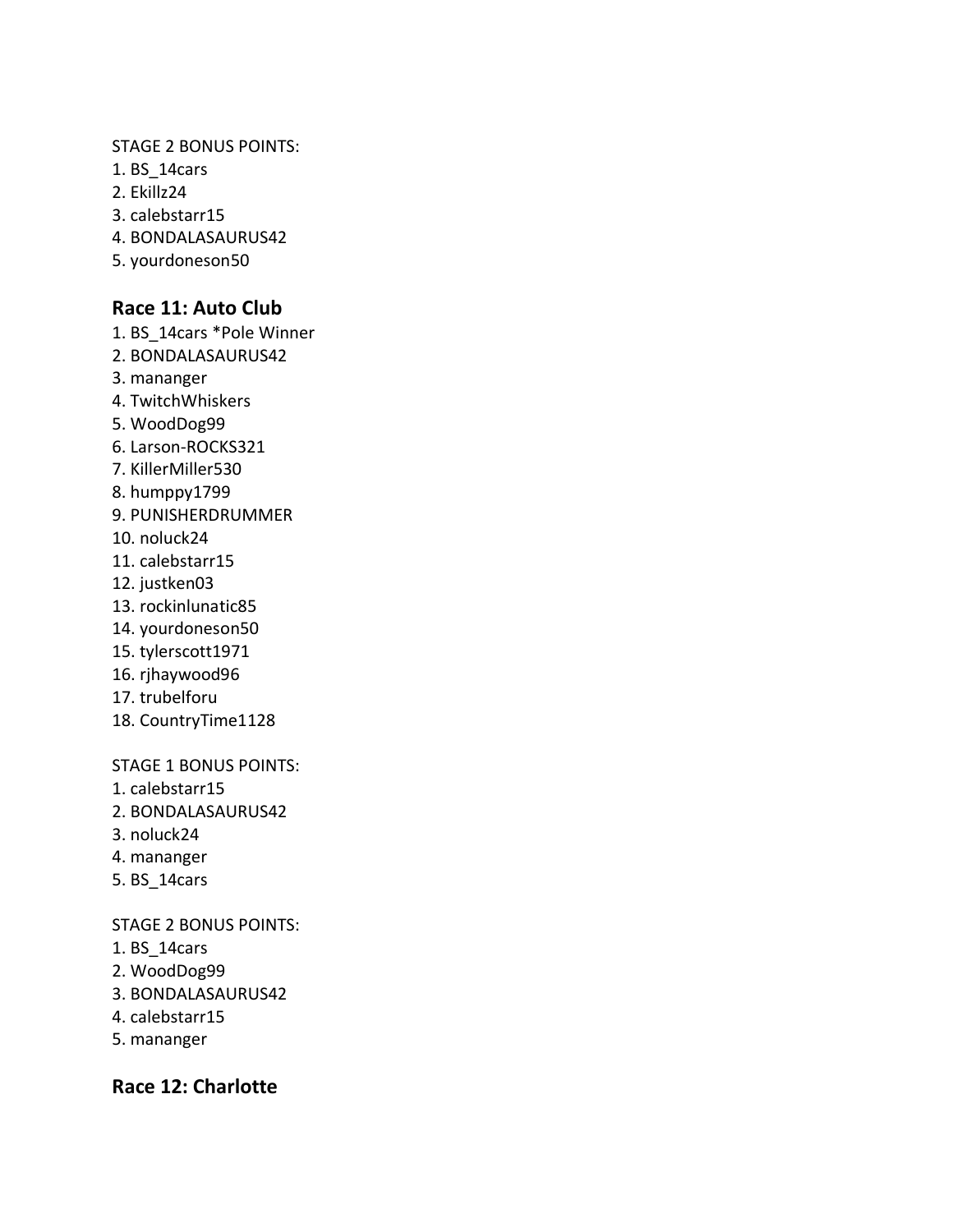- 1. BS\_14cars \*Pole Winner
- 2. SCOPEajt
- 3. TreHolmes2488
- 4. justken03
- 5. Larson-ROCKS321
- 6. mananger
- 7. PUNISHERDRUMMER
- 8. yourdoneson50
- 9. noluck24
- 10. WoodDog99
- 11. dextor111
- 12. rjhaywood96
- 13. TwitchWhiskers
- 14. smokin\_joe63
- 15. one-eyed-ratt
- 16. CountryTime1128
- 17. tylerscott1971
- 18. calebstarr15

## STAGE 1 BONUS POINTS:

- 1. BS\_14cars
- 2. SCOPEajt
- 3. Larson-ROCKS321
- 4. justken03
- 5. PUNISHERDRUMMER

## STAGE 2 BONUS POINTS:

- 1. SCOPEajt
- 2. BS\_14cars
- 3. justken03
- 4. TreHolmes2488
- 5. PUNISHERDRUMMER

#### STAGE 3 BONUS POINTS:

- 1. BS\_14cars
- 2. SCOPEajt
- 3. WoodDog99
- 4. justken03
- 5. mananger

## **Race 13: Darlington**

- 1. BS\_14cars
- 2. PUNISHERDRUMMER
- 3. mananger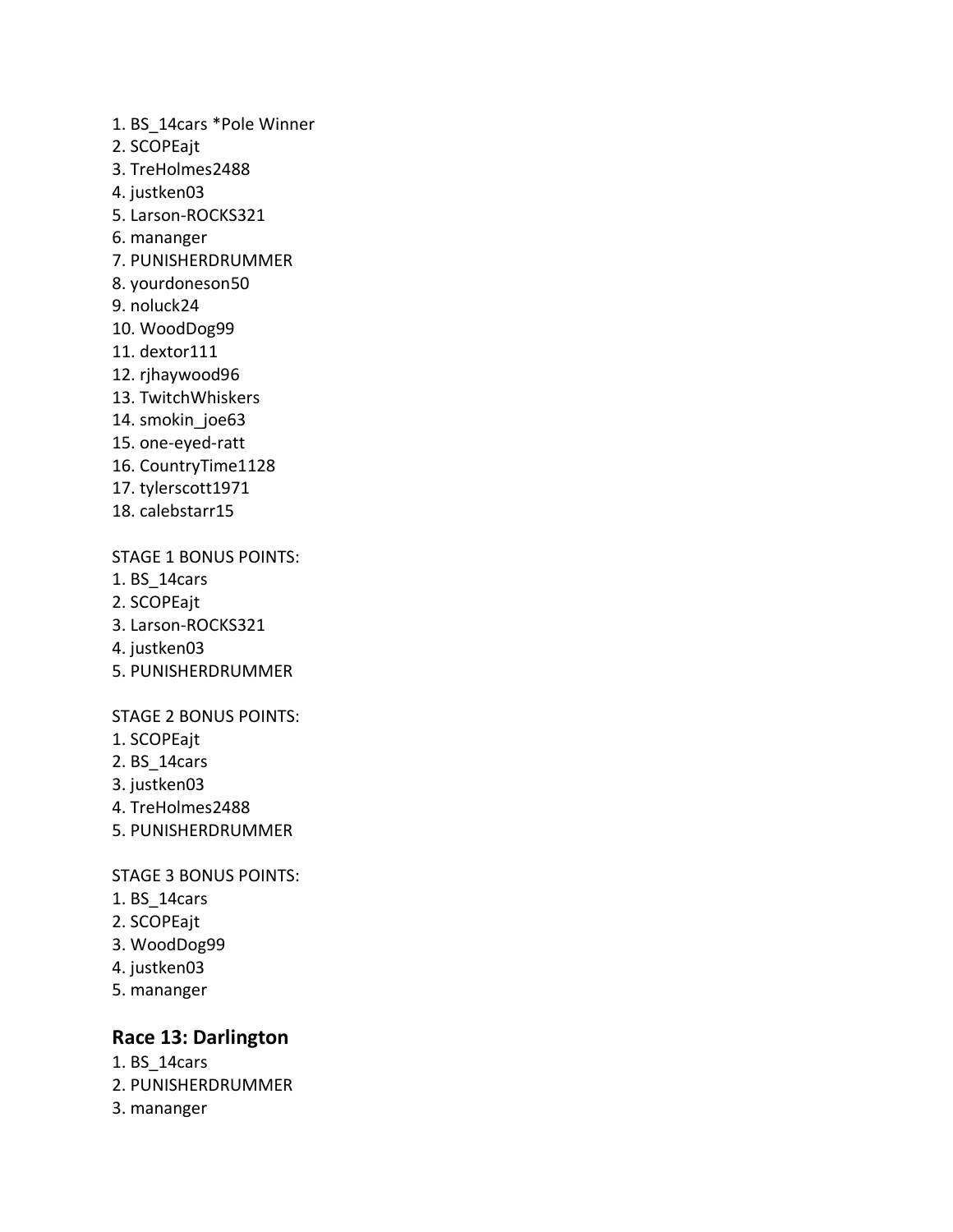- 4. TwitchWhiskers
- 5. rjhaywood96
- 6. Larson-Racing42 \*Pole Winner
- 7. libro2013
- 8. TyMac11
- 9. yourdoneson50
- 10. smoking\_joe63
- 11. gavin8109
- 12. K3V1N\_Long-Isle
- 13. DRIVER881973
- 14. xxdalejr-88xx
- 15. ManCaveRacing
- 16. TreHolmes2488
- 17. NonStopRacer00
- 18. CountryTime1128

## STAGE 1 BONUS POINTS:

- 1. BS\_14cars
- 2. Larson-Racing42
- 3. mananger
- 4. PUNISHERDRUMMER
- 5. TwitchWhiskers

STAGE 2 BONUS POINTS:

- 1. BS\_14cars
- 2. PUNISHERDRUMMER
- 3. mananger
- 4. TwitchWhiskers
- 5. rjhaywood96

## **Race 14: Kansas**

- 1. BS\_14cars \*Pole Winner
- 2. PUNISHERDRUMMER
- 3. mananger
- 4. BONGALASAURUS42
- 5. gavin8109
- 6. K3V1N\_Long-Isle
- 7. noluck24
- 8. Larson-Racing42
- 9. rjhaywood96
- 10. tylerscott1971
- 11. kknd cliffprice
- 12. calebstarr15
- 13. NASCARGUY3sr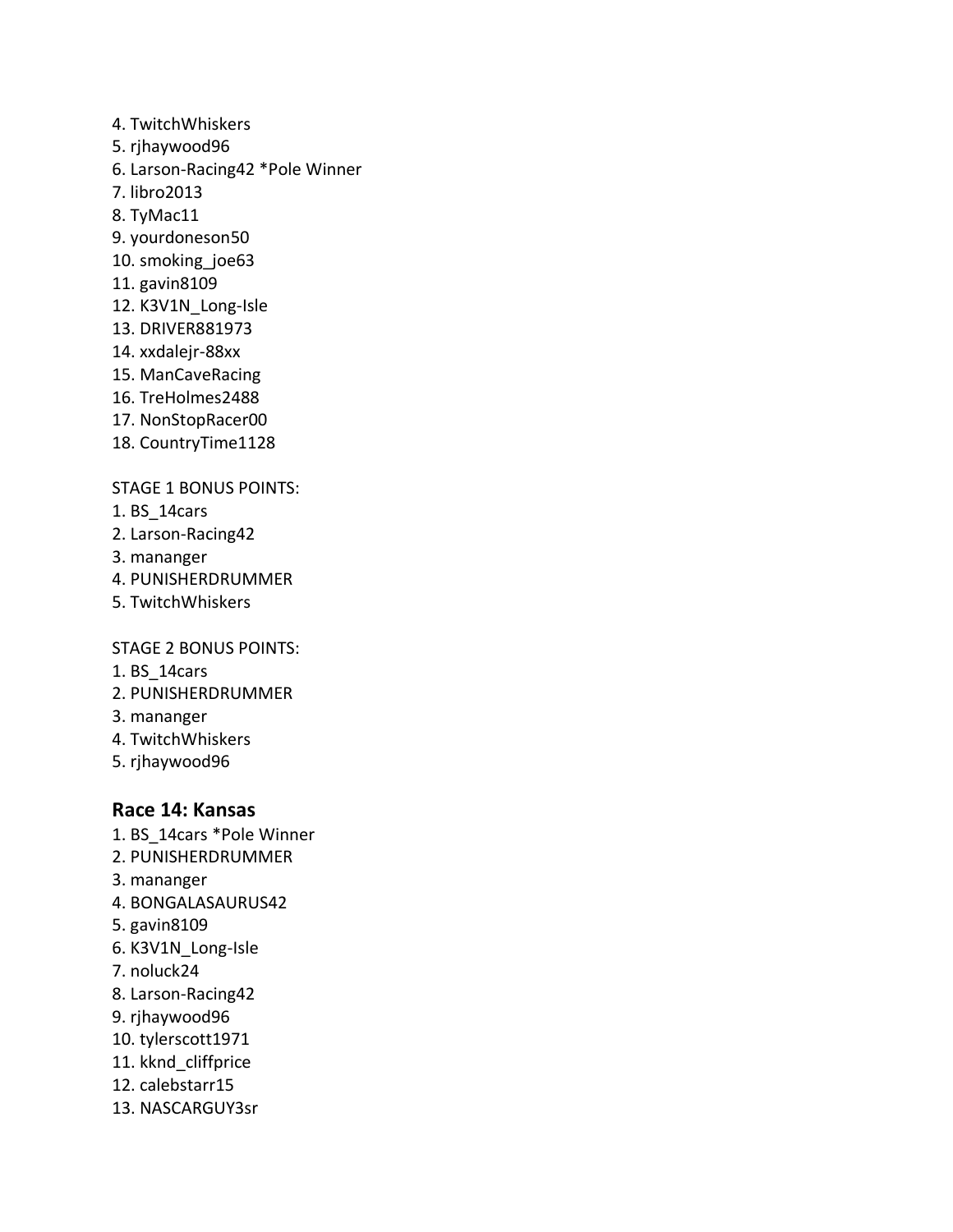14. TyMac11 15. humppy1799 16. Squirrelnuts\_88 17. dextor111

STAGE 1 BONUS POINTS:

- 1. BS\_14cars
- 2. BONGALASAURUS42
- 3. kknd\_cliffprice
- 4. gavin8109
- 5. mananger

STAGE 2 BONUS POINTS:

- 1. BS\_14cars
- 2. Larson-Racing42
- 3. gavin8109
- 4. PUNISHERDRUMMER
- 5. mananger

## **Race 15: Talladega**

- 1. GODPOWE1994R
- 2. gavin8109
- 3. Larson-Racing42
- 4. DanielJHarmon
- 5. PUNISHERDRUMMER
- 6. mananger \*Pole Winner
- 7. noluck24
- 8. TwitchWhiskers
- 9. rjhaywood96
- 10. THR\_Danica2.0
- 11. TreHolmes2488
- 12. BS\_14cars
- 13. humppy1799
- 14. one-eyed-ratt
- 15. kknd cliffprice
- 16. SD\_RACING\_5
- 17. Mambo1519

#### STAGE 1 BONUS POINTS:

- 1. TwitchWhiskers
- 2. BS\_14cars
- 3. PUNISHERDRUMMER
- 4. gavin8109
- 5. mananger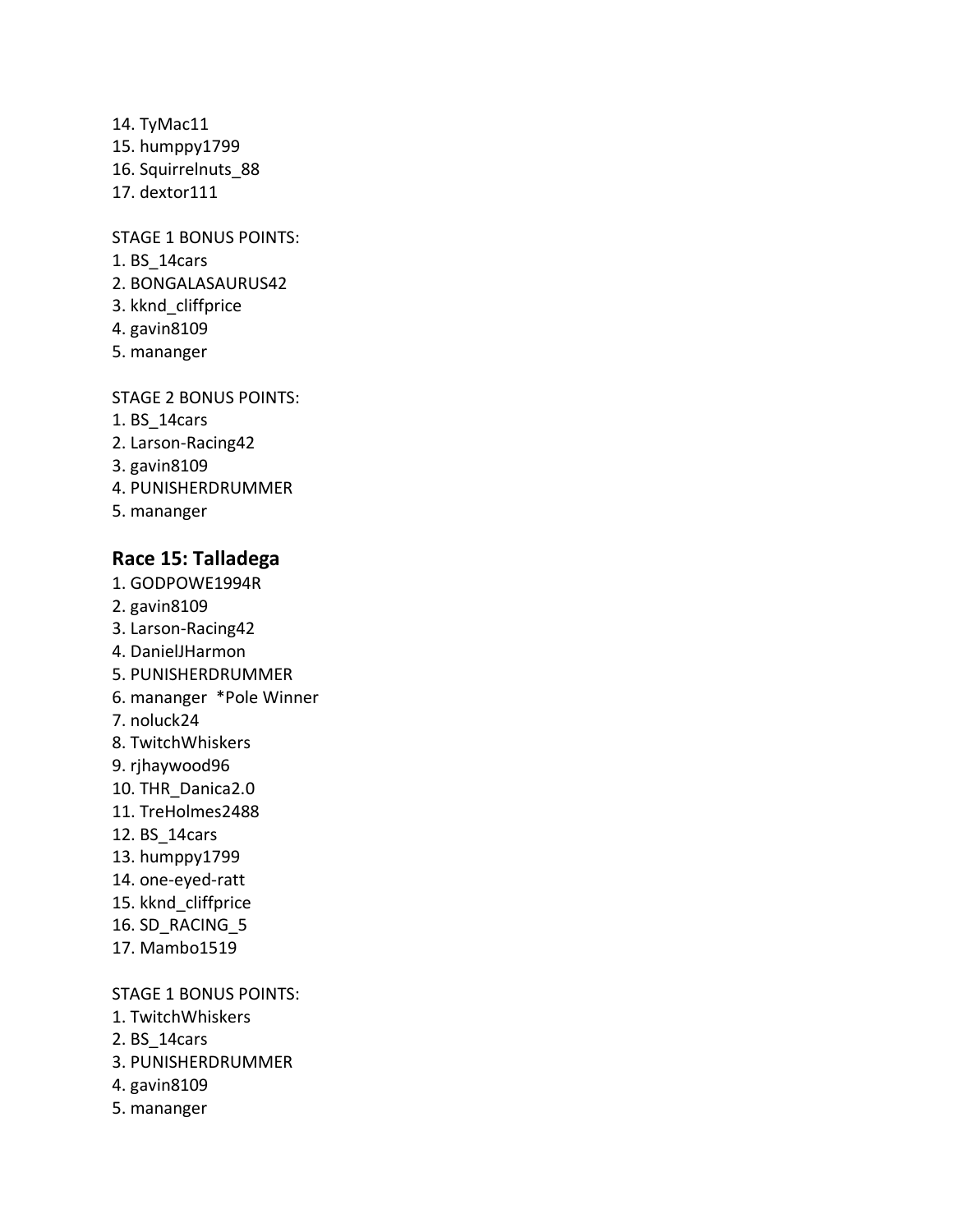## STAGE 2 BONUS POINTS:

- 1. BS\_14cars
- 2. noluck24
- 3. TreHolmes2488
- 4. rjhaywood96
- 5. DanielJHarmon

STAGE 3 BONUS POINT:

- 1. TreHolmes2488
- 2. GODPOWE1994R
- 3. PUNISHERDRUMMER
- 4. gavin8109
- 5. BS\_14cars

# **PLAYOFFS BEGIN!**

## **Race 16: Texas**

- 1. BS\_14cars
- 2. mananger
- 3. BONGALASAURUS42
- 4. Larson-Racing42 \*Pole Winner
- 5. rjhaywood96
- 6. DanielJHarmon
- 7. PUNISHERDRUMMER
- 8. one-eyed-ratt
- 9. noluck24
- 10. TwitchWhiskers

STAGE 1 BONUS POINTS:

- 1. Larson-Racing42
- 2. mananger
- 3. BS\_14cars
- 4. BONGALASAURUS42
- 5. DanielJHarmon

## STAGE 2 BONUS POINTS:

- 1. BS\_14cars
- 2. Larson-Racing42
- 3. BONGALASAURUS42
- 4. mananger
- 5. DanielJHarmon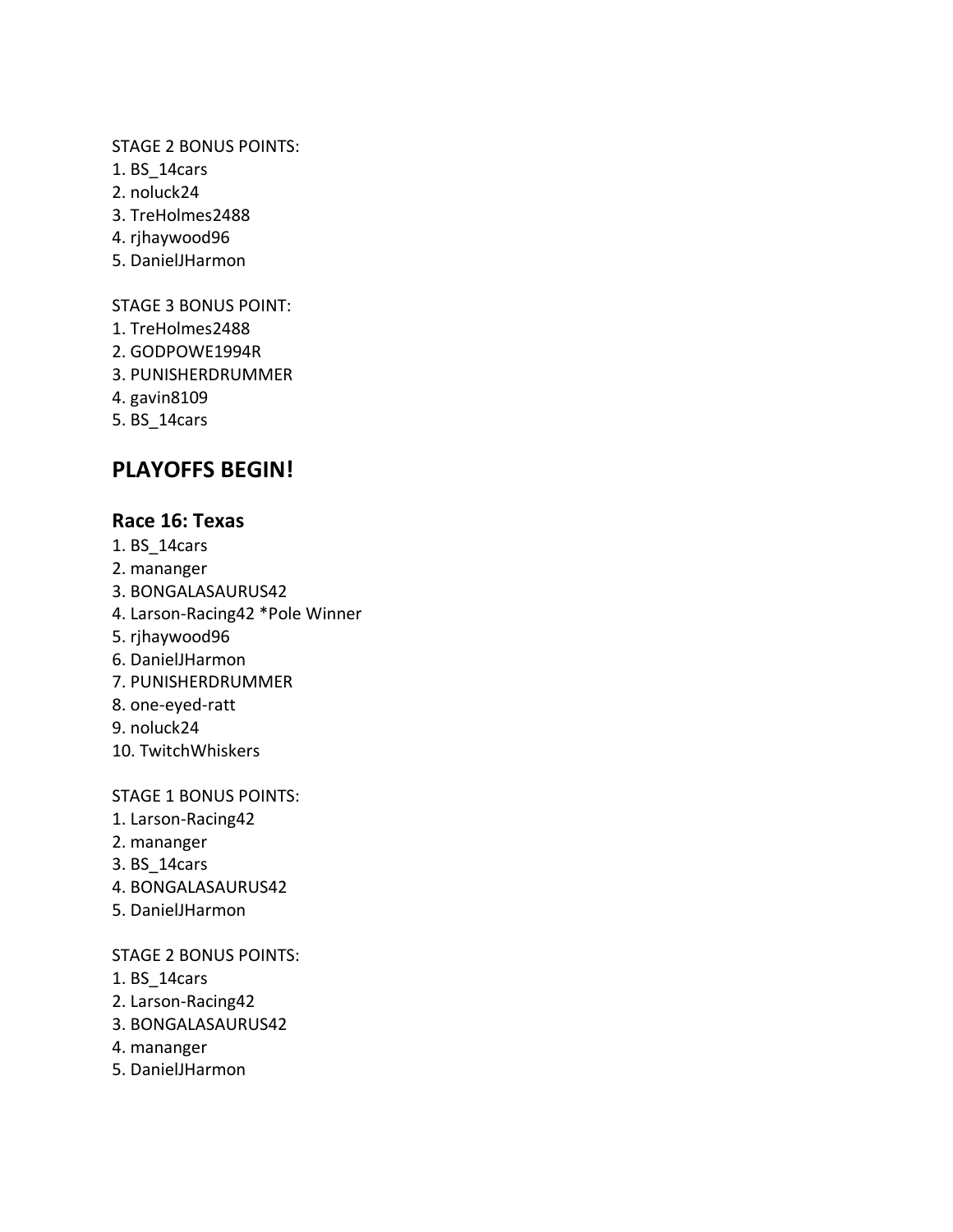## **Race 17: Charlotte**

- 1. BS\_14 cars \*Pole Winner
- 2. TreHolmes2488
- 3. BONGALASAURUS42
- 4. ManCaveRacing
- 5. Larson-Racing42
- 6. rjhaywood96
- 7. tylerscott1971
- 8. KillerMiller530
- 9. kknd\_cliffprice
- 10. justken03
- 11. PUNISHERDRUMMER
- 12. Kansas KIDS
- 13. K3V1N\_Long-Isle

STAGE 1 BONUS POINTS:

- 1. TreHolmes2488
- 2. BS\_14cars
- 3. kknd\_cliffprice
- 4. BONGALASAURUS42
- 5. ManCaveRacing

#### STAGE 2 BONUS POINTS:

- 1. BS\_14cars
- 2. TreHolmes2488
- 3. BONGALASAURUS42
- 4. ManCaveRacing
- 5. Larson-Racing42

## **Race 18: Richmond**

- 1. Larson-Racing42
- 2. mananger
- 3. dextor111
- 4. K3V1N\_Long-Isle
- 5. rjhaywood96
- 6. justken03
- 7. kknd\_cliffprice
- 8. THR\_Danica2.0
- 9. BONGALASAURUS42 \*Pole Winner
- 10. noluck24
- 11. libro2013
- 12. BS\_14cars
- 13. gavin8109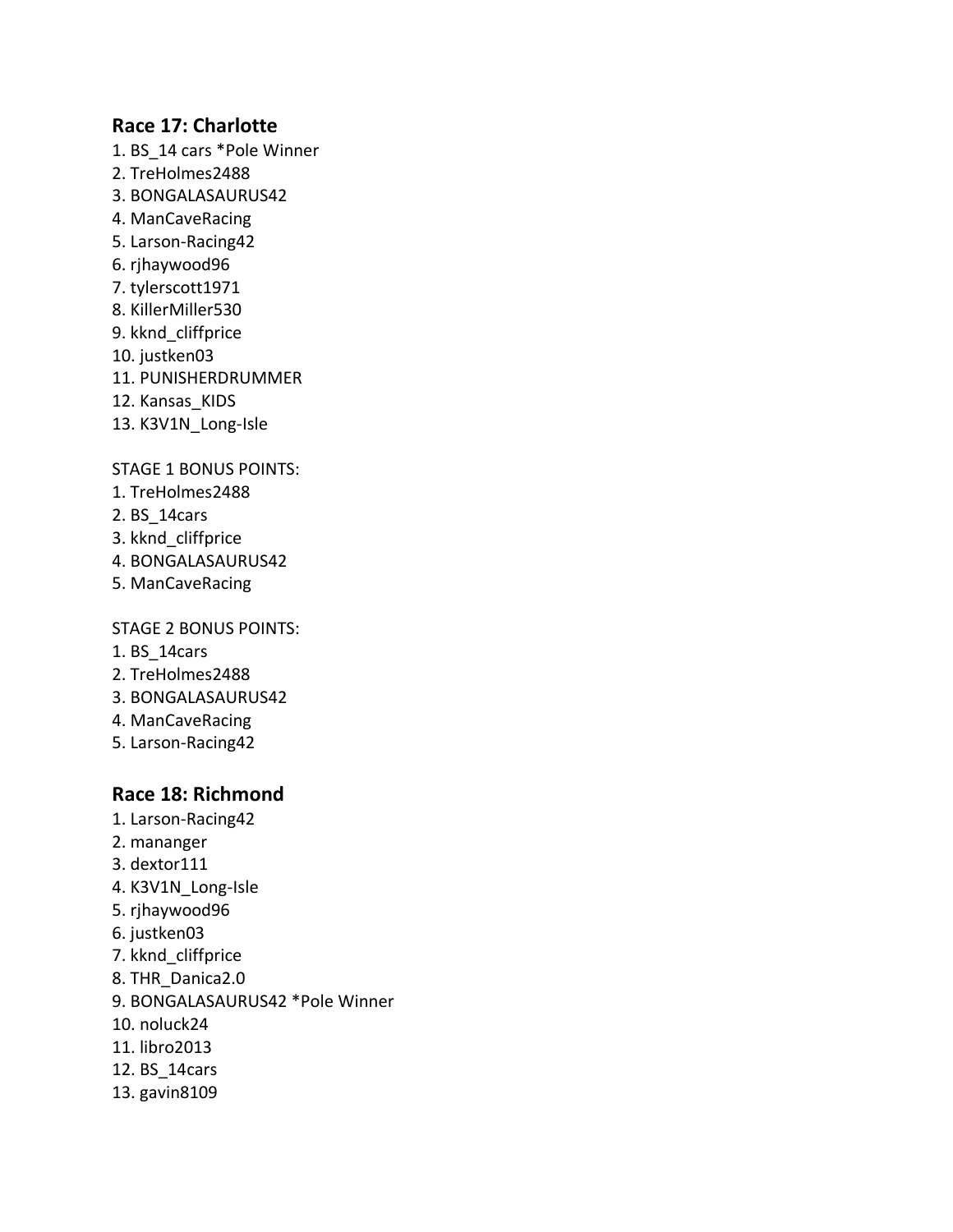## 14. CountryTime1128

## STAGE 1 BONUS POINTS:

- 1. Larson-Racing42
- 2. justken03
- 3. kknd\_cliffprice
- 4. mananger
- 5. K3V1N\_Long-Isle

## STAGE 2 BONUS POINTS:

- 1. justken03
- 2. Larson-Racing42
- 3. kknd\_cliffprice
- 4. mananger
- 5. K3V1N\_Long-Isle

## **Race 19: Atlanta**

- 1. Larson-Racing42 \*Pole Winner
- 2. mananger
- 3. KillerMiller530
- 4. BS\_14cars
- 5. kknd\_cliffprice
- 6. DanielJHarmon
- 7. rjhaywood96
- 8. BONGALASAURUS42
- 9. humppy1799
- 10. K3V1N\_Long-Isle
- 11. tylerscott1971
- 12. justken03
- 13. GODPOWE1994R
- 14. NASCARGUY3Sr
- 15. SD\_RACING\_5
- 16. Mambo1519

## STAGE 1 BONUS POINTS:

- 1. BS\_14cars
- 2. Larson-Racing42
- 3. mananger
- 4. KillerMiller530
- 5. BONGALASAURUS42

STAGE 2 BONUS POINTS:

- 1. BS\_14cars
- 2. kknd\_cliffprice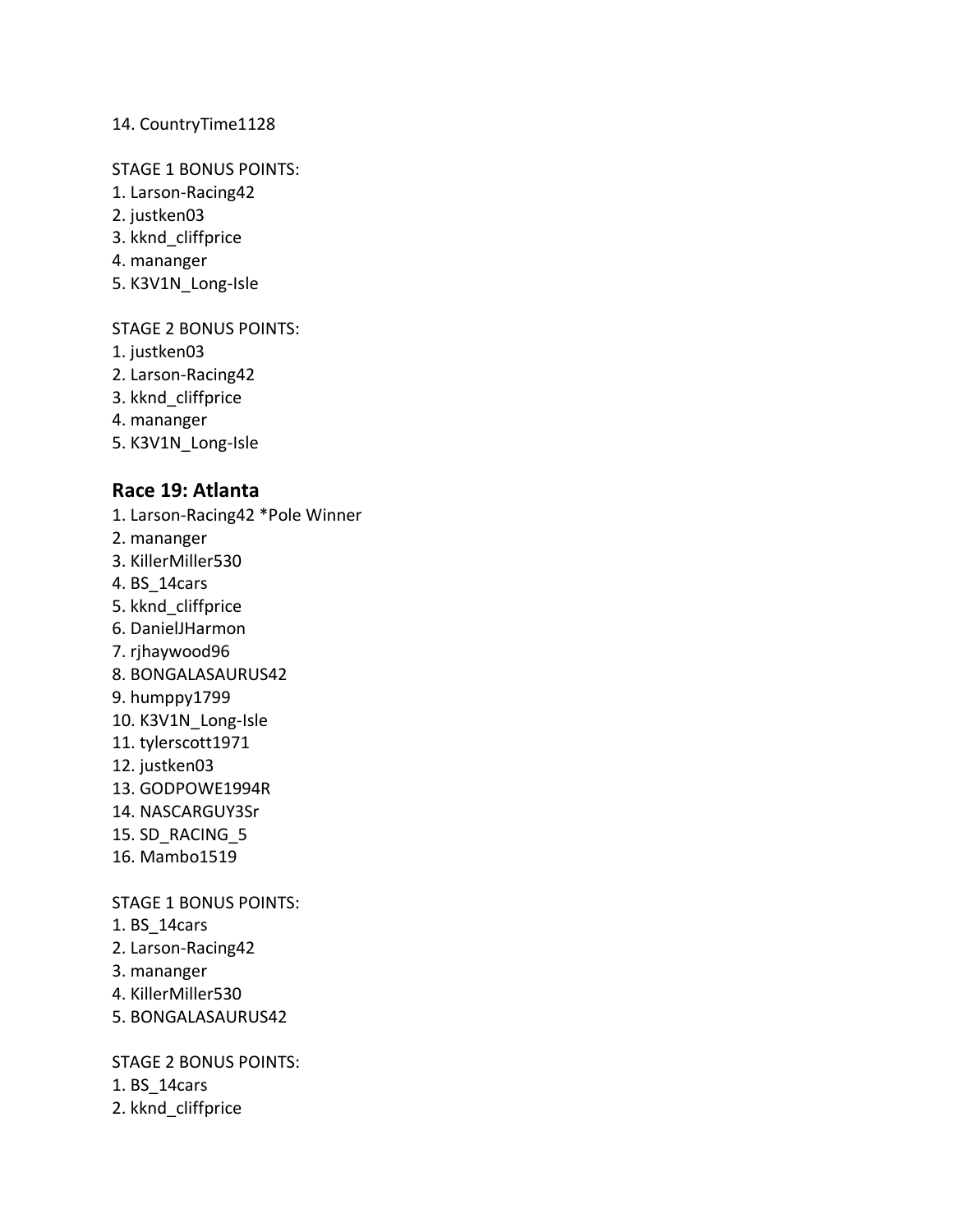- 3. BONGALASAURUS42
- 4. mananger
- 5, KillerMiller530

## **Race 20: Homestead-Miami**

- 1. BONGALASAURUS420
- 2. **Larson-Racing42** \*Pole Winner
- 3. **justken03**
- 4. **mananger**
- 5. gavin8109
- 6. RJ\_Johnson514
- 7. dextor111
- 8. THR\_Danica2.0
- 9. DanielJHarmon
- 10. humppy1799
- 11. rjhaywood96
- 12. **BS\_14cars**
- 13. kknd\_cliffprice
- 14. TreHolmes2488
- 15. UnScrewDrew

STAGE 1 BONUS POINTS:

- 1. Larson-Racing42
- 2. BONGALASAURUS420
- 3. gavin8109
- 4. justken03
- 5. DanielJHarmon

STAGE 2 BONUS POINTS:

- 1. BONGALASAURUS420
- 2. justken03
- 3. gavin8109
- 4. Larson-Racing42
- 5. mananger

# **2018 NOSSCAR Elite Series Final Standings**

- 1. Larson-Racing42: 3,022 \*2 wins
- 2. justken03: 3,020
- 3. mananger: 3,018
- 4. BS\_14cars: 3,010 \*8 wins -------------------------------------------
- 5. BONGALASAURUS420: 2,067 \*2 wins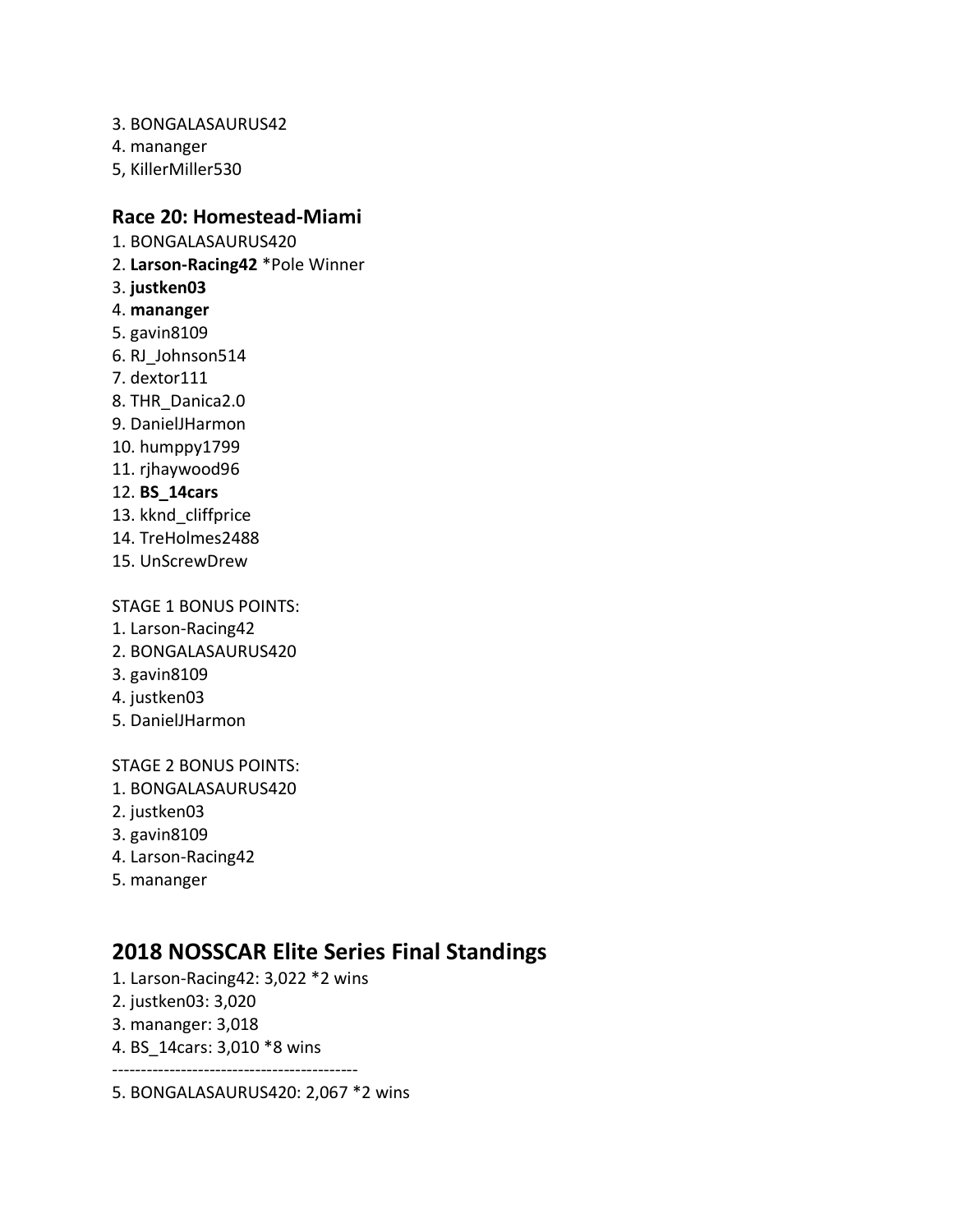6. rjhaywood96: 2,044 7. noluck24: 2,012 8. PUNISHERDRUMMER: 2,011 \*2 wins 9. tylerscott1971: 2,011 10. TwitchWhiskers: 2,001 -------------------------------------------- 11. dextor111: 1,035 12. gavin8109: 1,034 13. yourdoneson50: 1,008 \*1 win 14. WoodDog99: 1,008 \*1 win 15. TyMac11: 1,005 \*1 win 16. calebstarr15: 1,001 -------------------------------------------- 17. Ekillz24: 138 \*1 win 18. DanielJHarmon: 122 19. K3V1N\_Long-Isle: 115 20. TreHolmes2488: 90 21. kknd\_cliffprice: 88 23. KillerMiller530: 88 22. xxdalejr-88xx: 84 \*1 win 24. humppy1799: 69 25. ManCaveRacing: 66 26. kansas\_KIDS: 54 27. one-eyed-ratt: 51 28. DU5TY-5T1G: 43 29. THR\_Danica2.0: 41 30. GODPOWE1994R: 39 \*1 win 31. SCOPEajt: 37 32. CountryTime1128: 33 33. Squirrelnuts\_88: 28 34. rockinlunatic85: 27 35. libro2013: 26 36. smokin\_joe63: 26 37. NASCARGUY3Sr: 24 38. trubelforu: 22 39. THR\_HardPickel: 19 40. DRIVER881973: 18 41. RJ\_Johnson514: 17 42. SPUDZSEVENFOLD: 16 43. Rickey104: 15: 15 44. J\_Taylor\_388: 13 45. NonStopRacer00: 13 46. SD\_RACING\_5: 13 47. Mambo1519: 11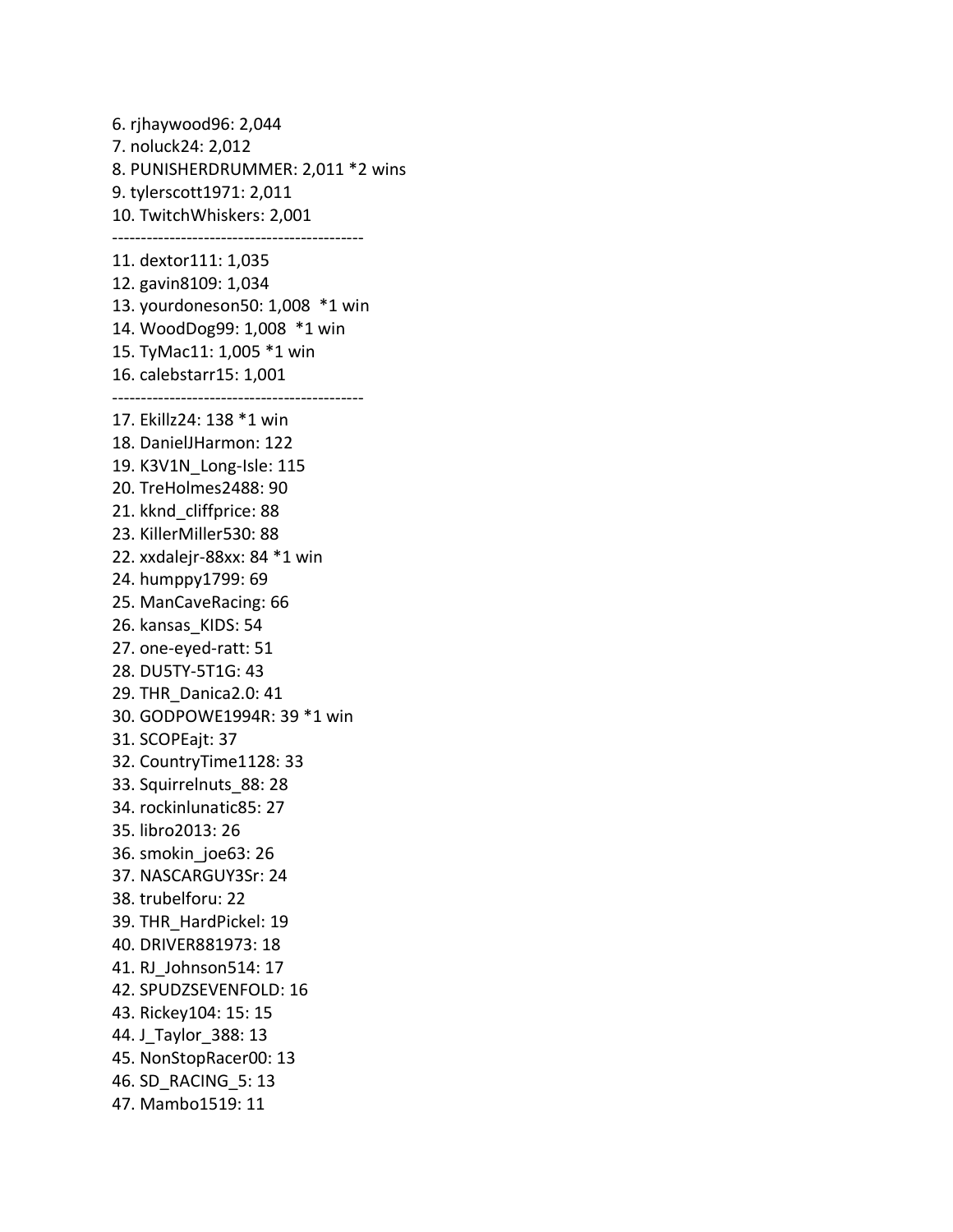48. setedward: 11 49. ygzrece: 10 50. UnScrewDrew93: 7 51. NASCAR\_23: 1 52. lavalle6: 1 53. GORDON24APHXAZ: 1 54. CharFried: 1 55. JCN-2311: 1

## **2019 NOSSCAR Elite Series Race Results**

*\*LL - Lap Led \*MLL - Most Laps Led \*P - Pole Winner*

## **Race 1: Daytona 500 Jan. 16**

1. Caleb Lopez 31 pts \*LL 2. Ty Bond 26 pts \*LL 3. Daniel Harmon 26 pts \*LL \*P 4. Michael Shoemaker 25 pts \*MLL 5. Tyler McMurter 23 pts \*LL 6. Jordan Green 17 pts \*LL 7. Jerry Ashley 16 pts \*LL 8. Rob Oglesby 14 pts 9. Allen Richardson 17 pts \*LL 10. Bryan Wiggins 13 pts \*LL 11. Kaitlyn Lohr 16 pts \*LL 12. Jeffery Robinson Jr. 11 pts \*LL 13. Rickey Biehn 9 pts

## STAGE 1:

- 1. Michael Shoemaker
- 2. Kaitlyn Lohr
- 3. Caleb Lopez
- 4. Allen Richardson
- 5. Tyler McMurter

#### STAGE 2:

- 1. Daniel Harmon
- 2. Tyler McMurter
- 3. Ty Bond
- 4. Caleb Lopez
- 5. Allen Richardson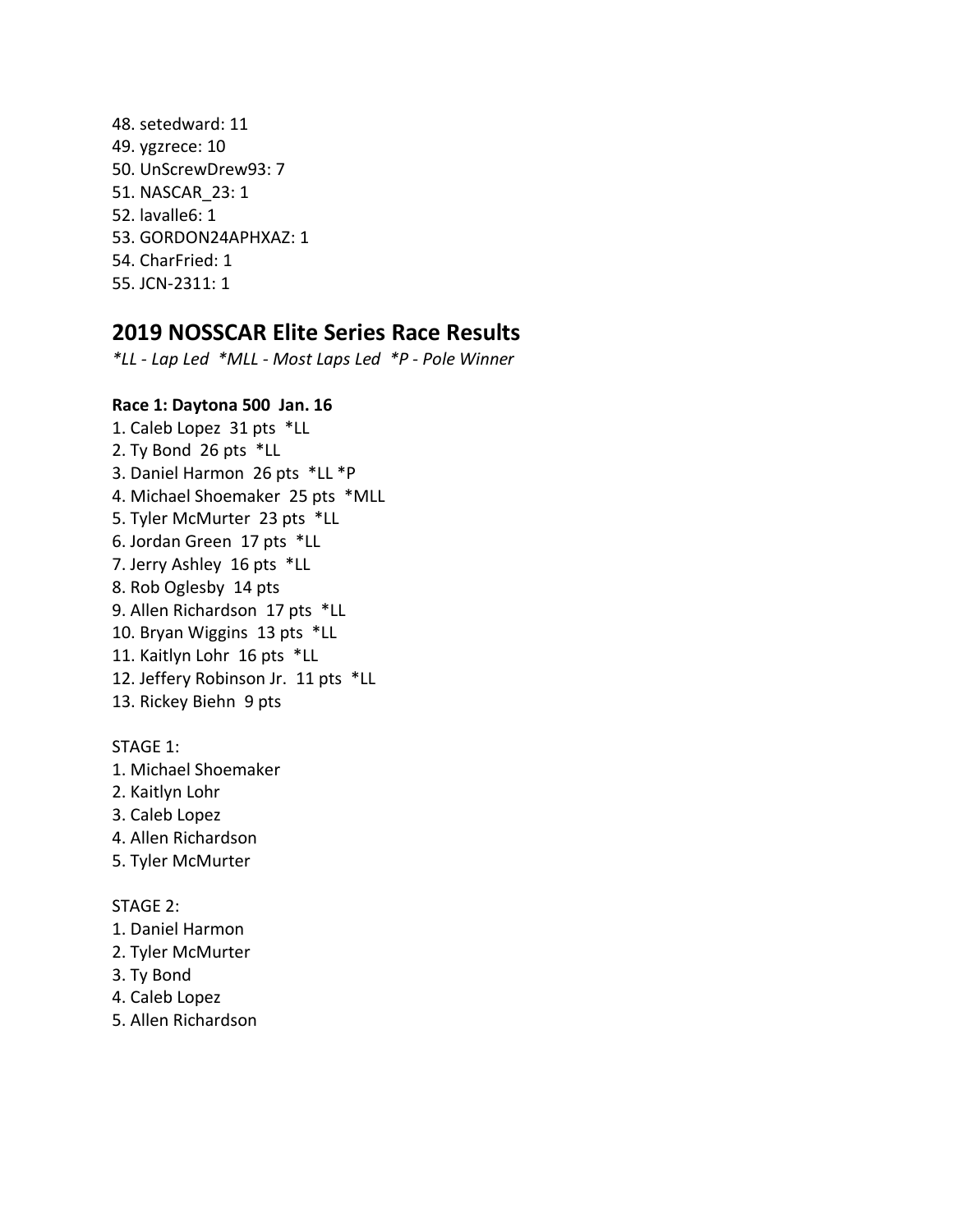#### **Race 2: Atlanta (day) Jan. 23**

1. Tyler McMurter 33 pts \*MLL 2. Caleb Lopez 33 pts \*LL 3. Daniel Harmon 23 pts 4. Eddy Fikes 22 pts \*LL 5. Shawn McNutt 24 pts 6. Jerry Ashley 16 pts 7. Kaitlyn Lohr 15 pts 8. Allen Richardson 14 pts 9. Billy Ray Thompson 13 pts 10. Jordan Green 13 pts \*LL \*P 11. Jeffery Robinson Jr. 11 pts 12. Bryan Wiggins 10 pts 13. Chase English 9 pts 14. Aaron Manfredonia 8 pts

#### STAGE 1:

- 1. Caleb Lopez
- 2. Shawn McNutt
- 3. Tyler McMurter
- 4. Daniel Harmon
- 5. Eddy Fikes

#### STAGE 2:

- 1. Caleb Lopez
- 2. Tyler McMurter
- 3. Shawn McNutt
- 4. Eddy Fikes
- 5. Daniel Harmon

#### **Race 3: Las Vegas Jan. 30**

1. Tyler McMurter 31 pts \*LL 2. Allen Richardson 23 pts 3. Jordan Green 31 pts \*MLL \*P 4. Eddy Fikes 22 pts \*LL 5. Shawn McNutt 20 pts \*LL 6. Daniel Harmon 20 pts \*LL 7. Bryan Wiggins 16 pts \*LL 8. Kaitlyn Lohr 14 pts \*LL 9. Caleb Lopez 17 pts 10. Jerry Ashley 13 pts \*LL 11. Frank Edwards 11 pts 12. Fulton 10 pts 13. Aaron Manfredonia 11 pts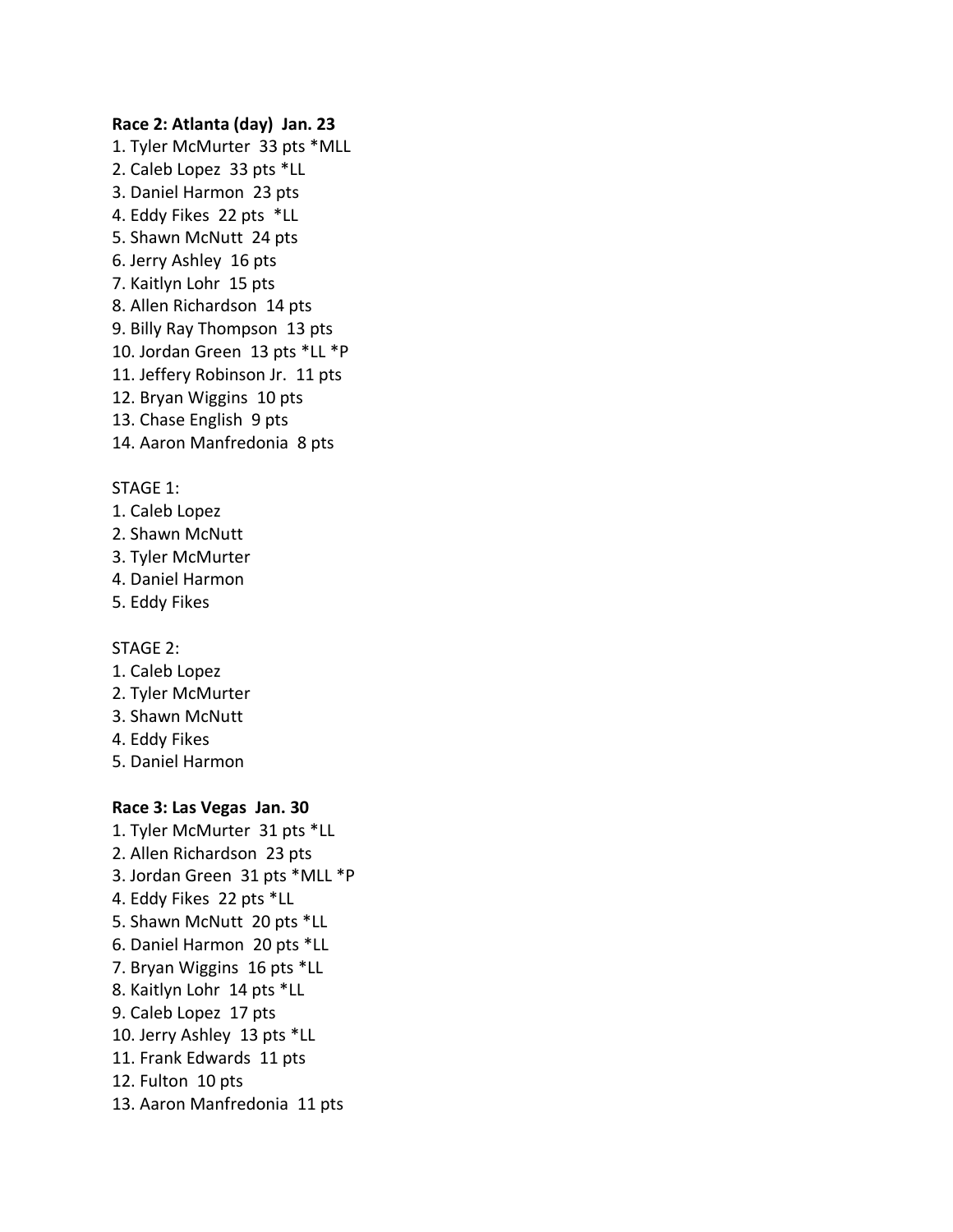14. Jeffery Robinson Jr. 8 pts

STAGE 1:

- 1. Jordan Green
- 2. Caleb Lopez
- 3. Daniel Harmon
- 4. Aaron Manfredonia
- 5. Tyler McMurter

#### STAGE 2:

- 1. Tyler McMurter
- 2. Jordan Green
- 3. Eddy Fikes
- 4. Shawn McNutt
- 5. Allen Richardson

## **Race 4: Phoenix Feb. 6**

1. Jordan Green 33 pts \*LL 2. Tyler McMurter 34 pts \*MLL \*P 3. Eddy Fikes 24 pts \*LL 4. Kaitlyn Lohr 20 pts \*LL 5. Caleb Lopez 24 pts \*LL 6. Jerry Ashley 16 pts 7. Shawn McNutt 15 pts 8. Terry Sorenson 14 pts 9. Frank Edwards 15 pts 10. Allen Richardson 12 pts 11. O.E. Ratt 11 pts

#### STAGE 1:

- 1. Tyler McMurter
- 2. Jordan Green
- 3. Caleb Lopez
- 4. Frank Edwards
- 5. Eddy Fikes

#### STAGE 2:

- 1. Tyler McMurter
- 2. Jordan Green
- 3. Caleb Lopez
- 4. Eddy Fikes
- 5. Kaitlyn Lohr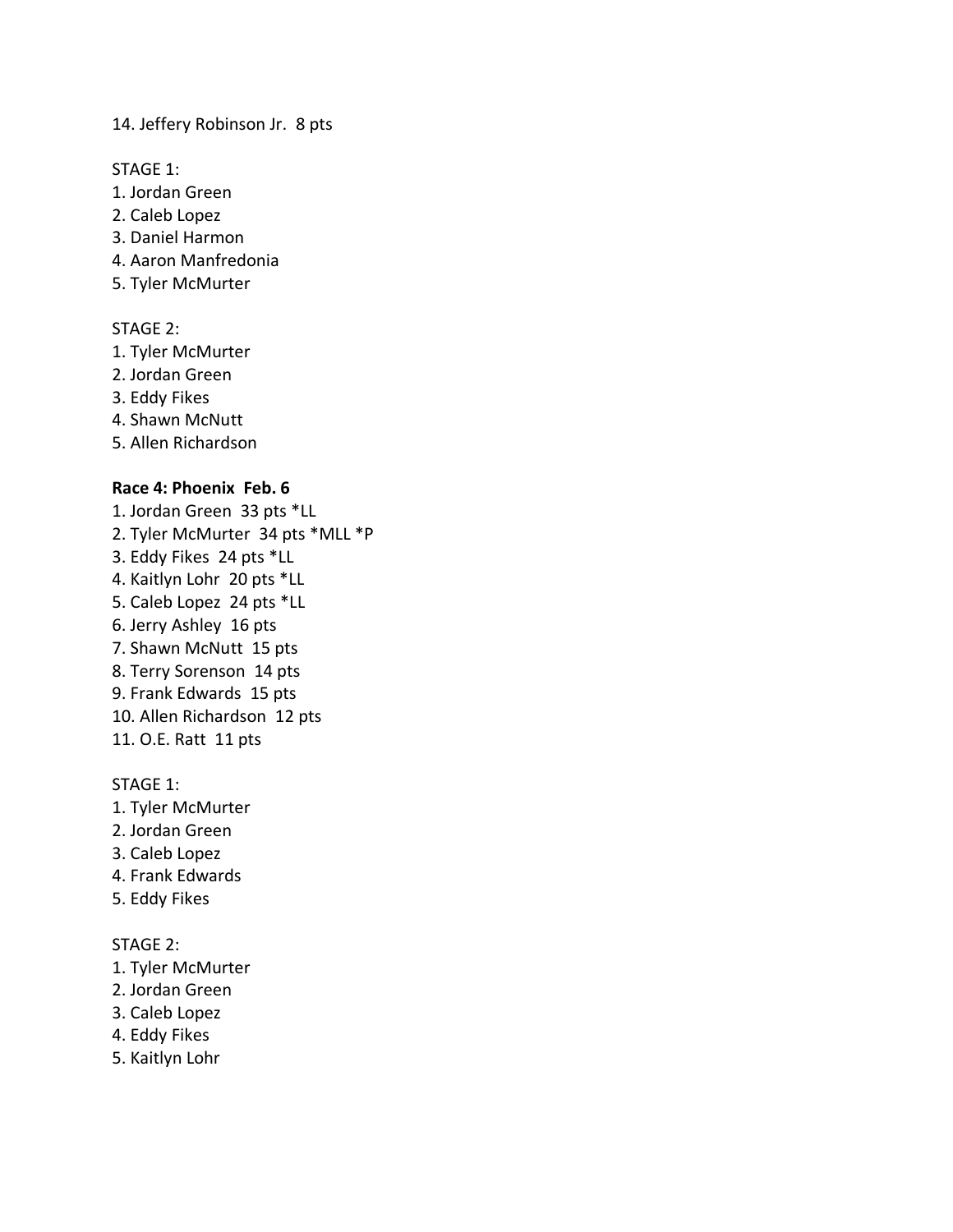#### **Race 5: Auto Club Feb. 13**

1. Jordan Green 30 pts \*LL 2. Tyler McMurter 30 pts \*LL 3. Eddy Fikes 32 pts \*MLL \*P 4. Terry Sorensen 19 pts \*LL 5. Shawn McNutt 23 pts \*LL 6. Jerry Ashley 17 pts 7. Jeffery Robinson Jr. 15 pts 8. Caleb Lopez 17 pts \*LL 9. Kaitlyn Lohr 13 pts 10. Daniel Harmon 12 pts 11. Allen Richardson 11 pts 12. Gary Ladomirak Jr. 10 pts 13. RJ Haywood 9 pts

## STAGE 1:

- 1. Eddy Fikes
- 2. Tyler McMurter
- 3. Shawn McNutt
- 4. Caleb Lopez
- 5. Jordan Green

#### STAGE 2:

- 1. Eddy Fikes
- 2. Jordan Green
- 3. Tyler McMurter
- 4. Shawn McNutt
- 5. Jerry Ashley

#### **Race 6: Martinsville Feb. 20**

1. Tyler McMurter 33 pts \*LL 2. Jordan Green 34 pts \*MLL \*P 3. Frank Edwards 20 pts 4. Shawn McNutt 18 pts 5. Kevin Long-Isle 17 pts 6. Kaitlyn Lohr 16 pts 7. Allen Richardson 15 pts 8. Caleb Lopez 14 pts 9. Jerry Ashley 13 pts 10. Jeffery Robinson Jr. 12 pts 11. Terry Sorenson 11 pts 12. Eddy Fikes 10 pts 13. RJ Haywood 9 pts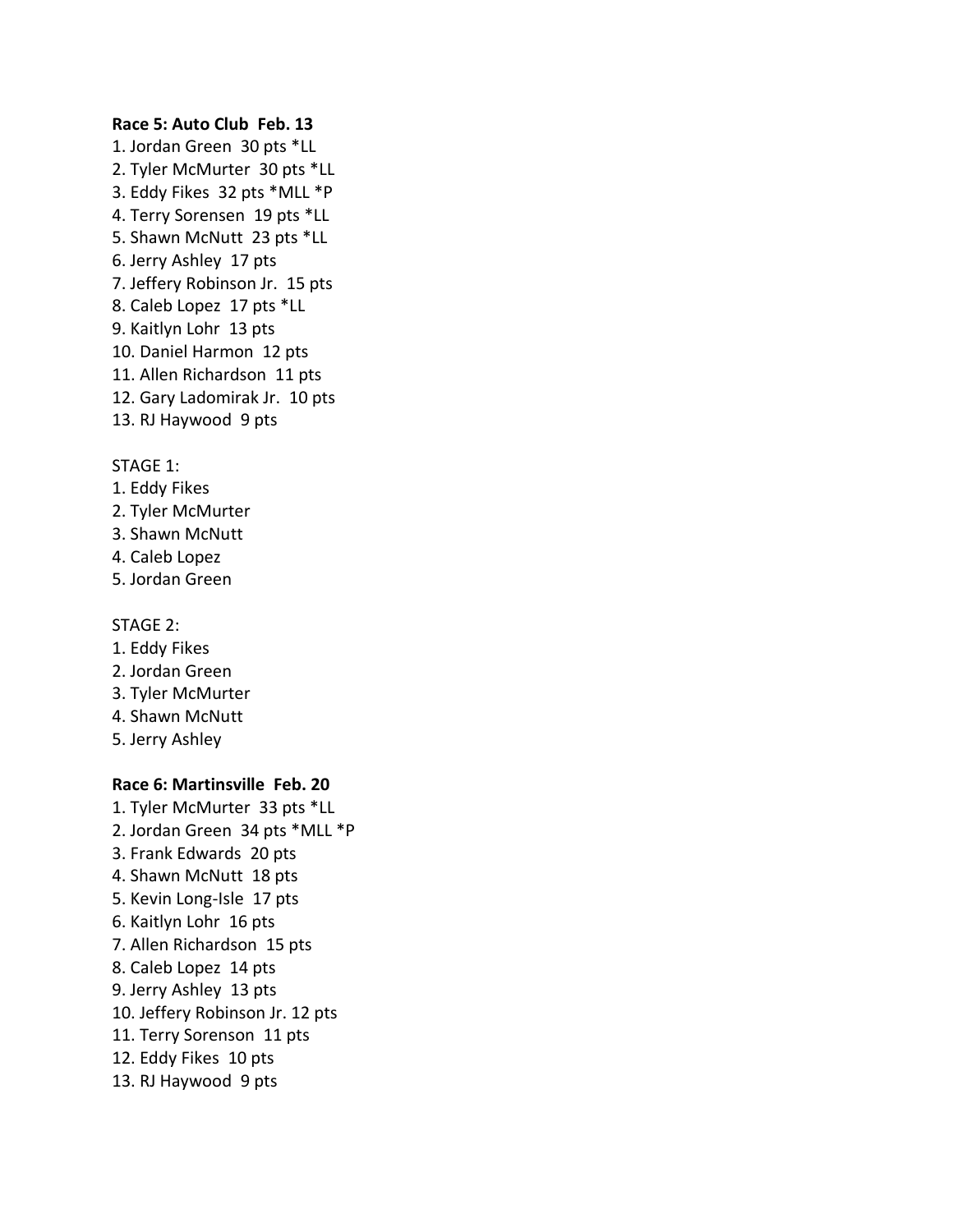#### STAGE 1:

- 1. Jordan Green
- 2. Tyler McMurter
- 3. Allen Richardson
- 4. Caleb Lopez
- 5. Frank Edwards

#### STAGE 2:

- 1. Jordan Green
- 2. Tyler McMurter
- 3. Allen Richardson
- 4. Frank Edwards
- 5. Shawn McNutt

## **Race 7: Texas (day) Feb. 27**

1. Jordan Green 33 pts \*MLL \*P 2. Caleb Lopez 32 pts \*LL 3. Shawn McNutt 20 pts 4. Terry Sorensen 19 pts \*LL 5. Jerry Ashley 20 pts \*LL 6. Kevin Long-Isle 18 pts 7. Allen Richardson 20 pts \*LL 8. Frank Edwards 14 pts 9. Tyler McMurter 20 pts \*LL 10. RJ Haywood 12 pts 11. Kaitlyn Lohr 11 pts 12. Michael Shoemaker Rere 10 pts 13. Daniel Harmon 10 pts

#### STAGE 1:

- 1. Jordan Green
- 2. Caleb Lopez
- 3. Tyler McMurter
- 4. Jerry Ashley
- 5. Daniel Harmon

## STAGE 2:

- 1. Caleb Lopez
- 2. Allen Richardson
- 3. Tyler McMurter
- 4. Jordan Green
- 5. Kevin Long-Isle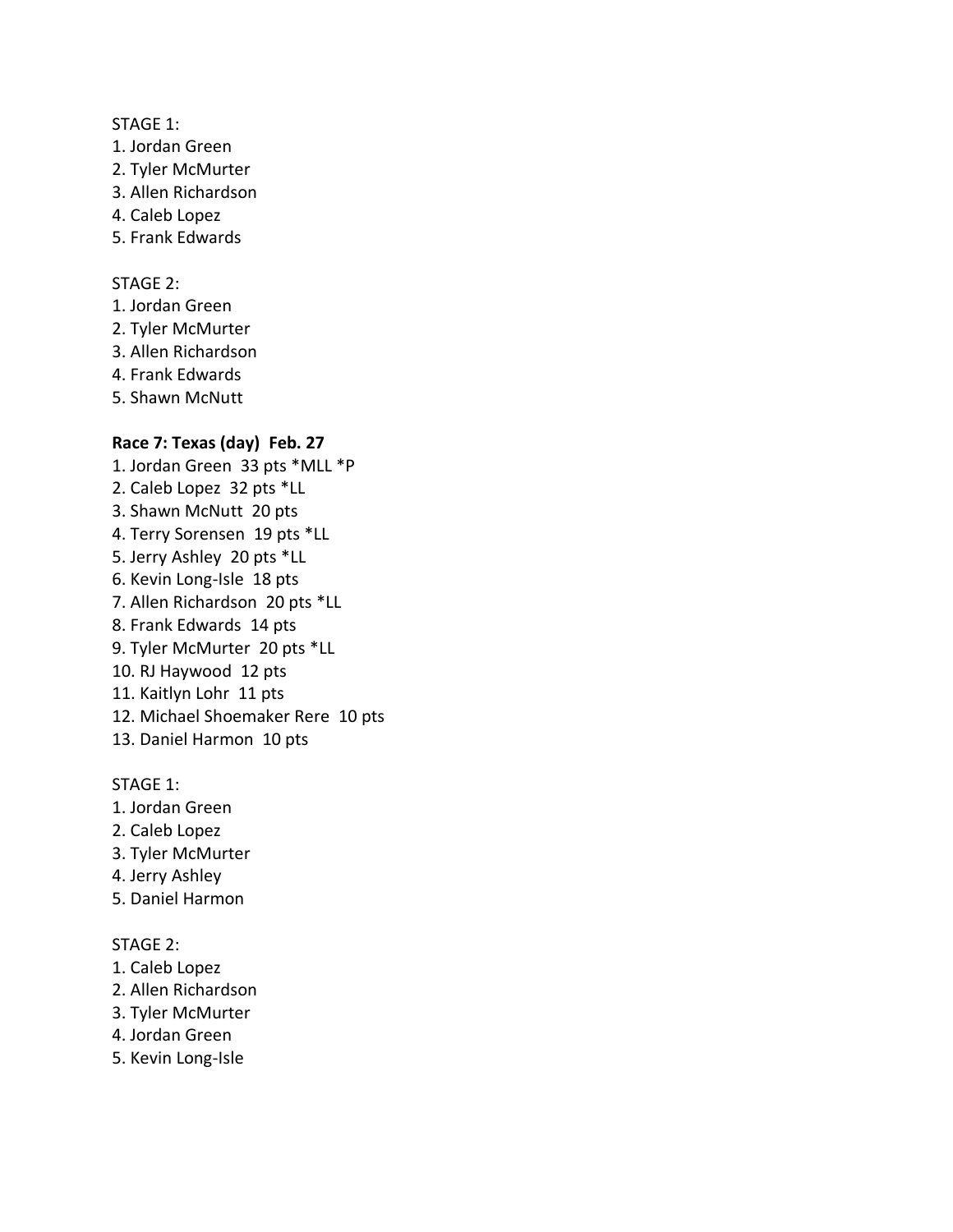#### **Race 8: Bristol (day) Mar. 6**

1. Tyler McMurter 35 pts \*MLL 2. Shawn McNutt 28 pts \*LL 3. Jordan Green 22 pts \*LL 4. Kaitlyn Lohr 18 pts 5. Caleb Lopez 17 pts 6. Terry Sorensen 16 pts 7. RJ Haywood 15 pts 8. Frank Edwards 23 pts \*LL 9. Jeffery Robinson Jr. 18 pts \*LL \*P 10. Allen Richardson 13 pts 11. Jerry Ashley 11 pts 12. Michael Shoemaker 10 pts

#### STAGE 1:

- 1. Tyler McMurter
- 2. Frank Edwards
- 3. Jeffery Robinson Jr.
- 4. Shawn McNutt
- 5. Allen Richardson

#### STAGE 2:

- 1. Frank Edwards 2. Tyler McMurter 3. Shawn McNutt
- 4. Jeffery Robinson Jr.
- 5. Jordan Green

## **Race 9: Richmond (day) Mar. 13**

1. Jordan Green 36 pts \*MLL \*P 2. Tyler McMurter 30 pts \*LL 3. Shawn McNutt 22 pts 4. Kaitlyn Lohr 20 pts 5. NASCAROOF 22 pts 6. Caleb Lopez 20 pts \*LL 7. Daniel Harmon 15 pts 8. Kevin Long-Isle 14 pts 9. RJ Haywood 13 pts 10. Jeffery Robinson Jr. 12 pts

#### STAGE 1:

- 1. Jordan Green
- 2. Caleb Lopez
- 3. Tyler McMurter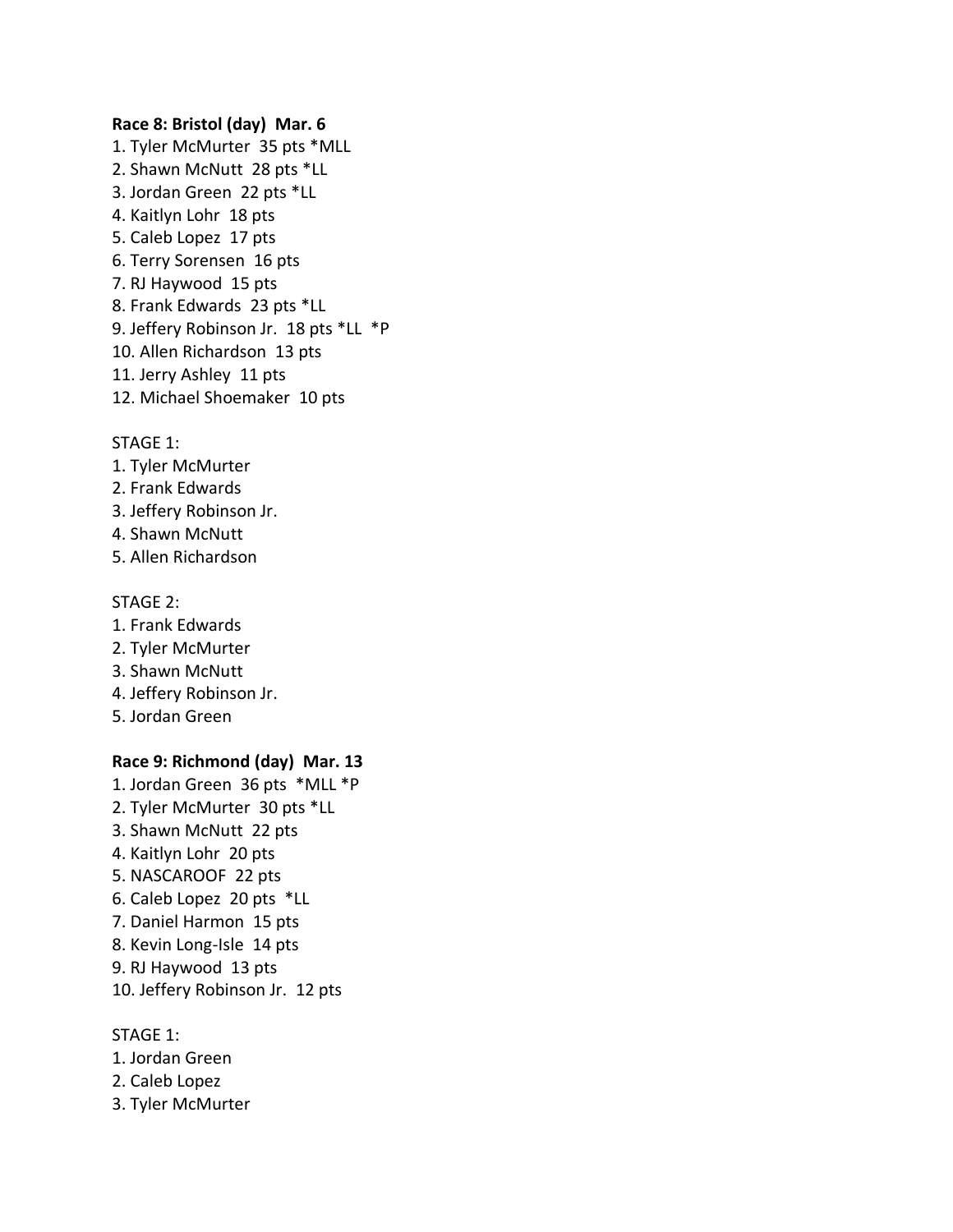## 4. NASCAROOF

5. Kaitlyn Lohr

## STAGE 2:

- 1. Jordan Green 2. Tyler McMurter 3. NASCAROOF 4. Shawn McNutt
- 5. Kaitlyn Lohr

## **Race 10: Talladega Mar. 20**

1. Daniel Harmon 34 pts \*LL \*P 2. Shawn McNutt 26 pts \*MLL 3. Brett Baker 27 pts \*LL 4. Tyler McMurter 20 pts 5. Kaitlyn Lohr 18 pts \*LL 6. Jordan Green 21 pts \*LL 7. Allen Richardson 17 pts \*MLL 8. Jeffery Robinson Jr. 19 pts \*LL 9. Kevin Long-Isle 15 pts 10. NASCAROOF 12 pts

#### STAGE 1:

- 1. Jeffery Robinson Jr.
- 2. Daniel Harmon
- 3. Brett Baker
- 4. Shawn McNutt
- 5. Kevin Long-Isle

#### STAGE 2:

- 1. Daniel Harmon
- 2. Jordan Green
- 3. Brett Baker
- 4. Tyler McMurter
- 5. Kevin Long-Isle

#### **Race 11: Dover Apr. 3**

- 1. Jordan Green 31 pts \*MLL
- 2. Ben King 24 pts \*LL
- 3. Caleb Lopez 18 pts
- 4. Frank Edwards 19 pts
- 5. Kaitlyn Lohr 18 pts
- 6. Shawn McNutt 17 pts
- 7. Allen Richardson 14 pts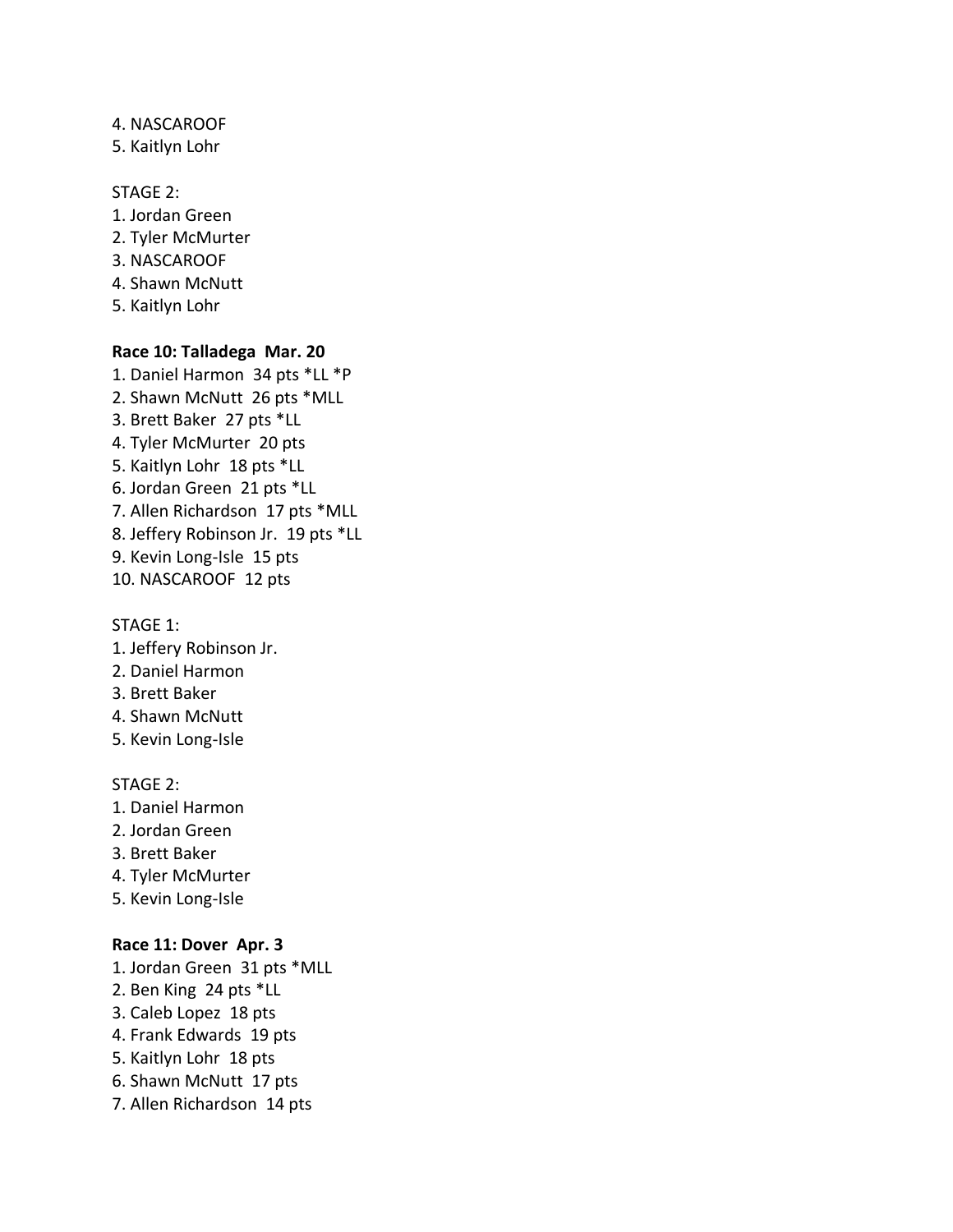8. RJ Haywood 13 pts 9. Michael Shoemaker 12 pts 10. Tyler McMurter 16 pts \*LL \*P 11. NASCAROOF 10 pts 12. Bryan Wiggins 9 pts 13. Elijah Reeves

#### STAGE 1:

- 1. Tyler McMurter
- 2. Jordan Green
- 3. Shawn McNutt
- 4. Kaitlyn Lohr
- 5. Michael Shoemaker Rere

#### STAGE 2:

- 1. Jordan Green
- 2. Ben King
- 3. Frank Edwards
- 4. Kaitlyn Lohr
- 5. Tyler McMurter

#### **Race 12: Charlotte (day) Apr. 10**

- 1. Tyler McMurter \*MLL
- 2. Caleb Lopez \*LL
- 3. Shawn McNutt \*LL
- 4. Jordan Green \*LL \*P
- 5. Allen Richardson
- 6. Frank Edwards
- 7. RJ Haywood
- 8. Kaitlyn Lohr
- 9. Kevin Long-Isle
- 10. Matt Tetmeyer \*LL
- 11. Daniel Harmon
- 12. Volt Shocker
- 13. Mitz Fitz
- 14. Elijah Reeves

#### STAGE 1:

- 1. Tyler McMurter
- 2. Caleb Lopez
- 3. Matt Tetmeyer
- 4. Frank Edwards
- 5. Shawn McNutt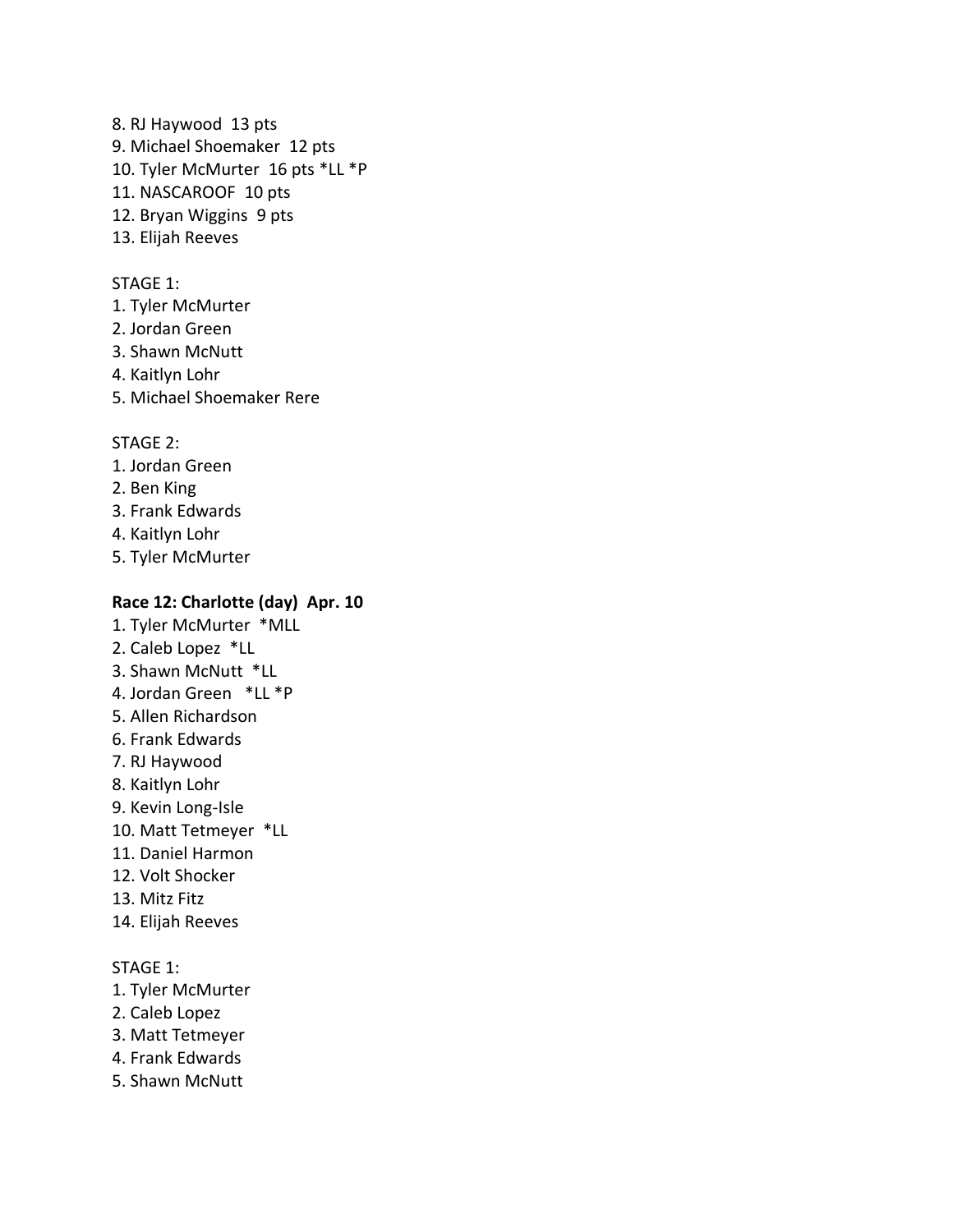#### STAGE 2:

- 1. Tyler McMurter
- 2. Jordan Green
- 3. Caleb Lopez
- 4. Shawn McNutt
- 5. Allen Richardson

## **Race 13: Pocono Apr. 17**

- 1. Jordan Green \*MLL
- 2. Tyler McMurter \*LL \*P
- 3. Shawn McNutt
- 4. Allen Richardson \*LL
- 5. Kaitlyn Lohr
- 6. Frank Edwards
- 7. Man Cave
- 8. Brian Keith Ellis
- 9. Volt Shocker
- 10. Matthew Lambert
- 11. Elijah Reeves

## STAGE 1:

- 1. Jordan Green
- 2. Tyler McMurter
- 3. Shawn McNutt
- 4. Allen Richardson
- 5. Kaitlyn Lohr

## STAGE 2:

- 1. Tyler McMurter
- 2. Shawn McNutt
- 3. Jordan Green
- 4. Frank Edwards
- 5. Allen Richardson

#### **Race 14: Michigan Apr. 24**

- 1. Jordan Green \*MLL
- 2. David Barnes \*LL \*P
- 3. Caleb Lopez \*LL
- 4. Allen Richardson \*LL
- 5. Brian Keith Ellis
- 6. Shawn McNutt \*LL
- 7. Kaitlyn Lohr
- 8. Tyler McMurter
- 9. Daniel Harmon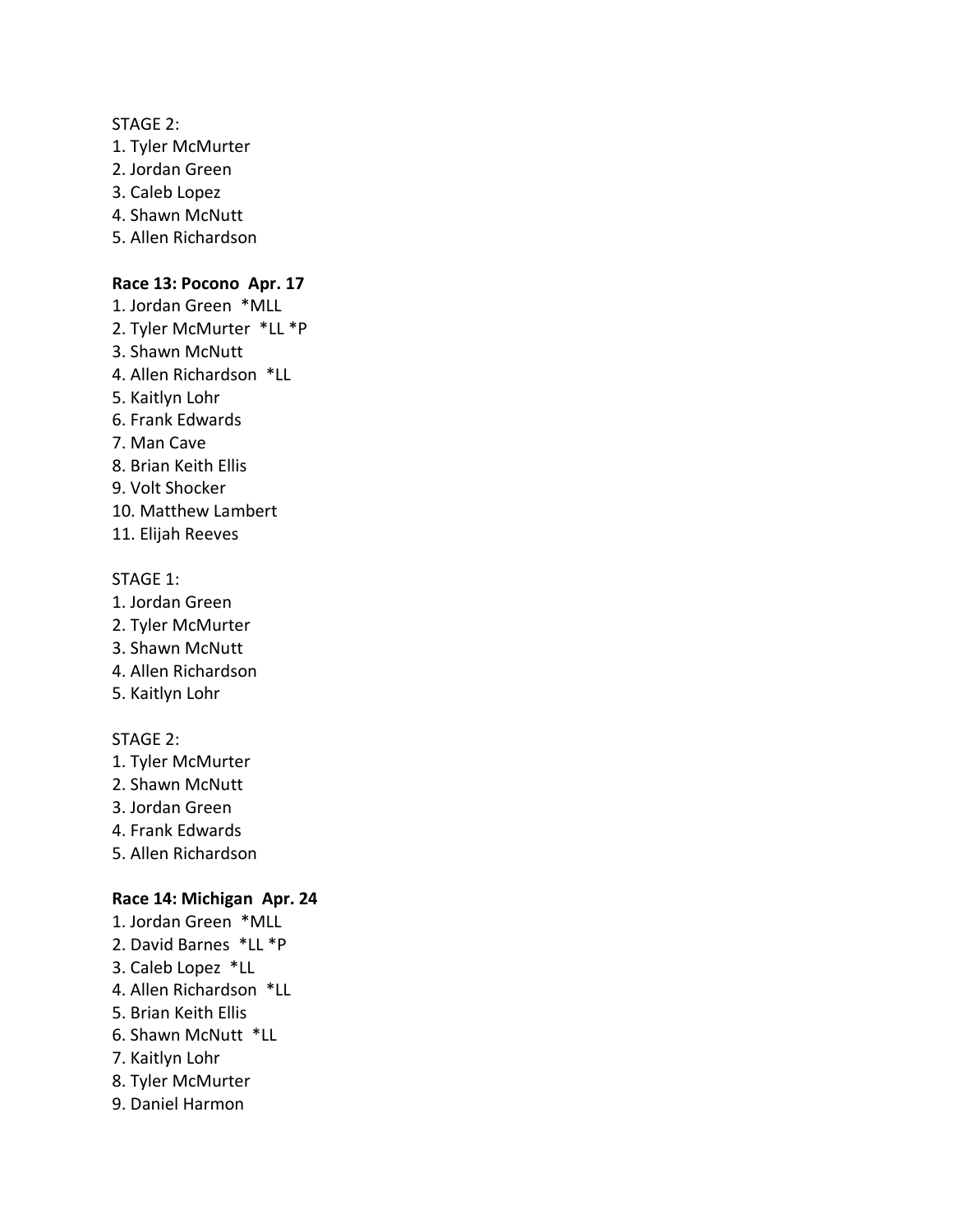## 10. Elijah Reeves

#### STAGE 1:

- 1. Jordan Green
- 2. Sparta
- 3. Caleb Lopez
- 4. Daniel Harmon
- 5. Allen Richardson

## STAGE 2:

- 1. Caleb Lopez
- 2. Jordan Green
- 3. Brian Keith Ellis
- 4. Allen Richardson
- 5. Tyler McMurter

## **Race 15: Sonoma May 8**

- 1. Jordan Green \*MLL \*P
- 2. Tyler McMurter \*LL
- 3. Volt Shocker \*LL
- 4. Sparta
- 5. Shiners
- 6. Kaitlyn Lohr
- 7. B. Get-Sum
- 8. Shawn McNutt
- 9. Kevin Long-Isle
- 10. Norc King

## STAGE 1:

- 1. Jordan Green
- 2. Tyler McMurter
- 3. Volt Shocker
- 4. B. Get-Sum
- 5. Shiners

## STAGE 2:

- 1. Jordan Green
- 2. Kaitlyn Lohr
- 3. Shiners
- 4. Tyler McMurter
- 5. Sparta

## **Race 16: Chicagoland May 25**

1. Caleb Lopez \*MLL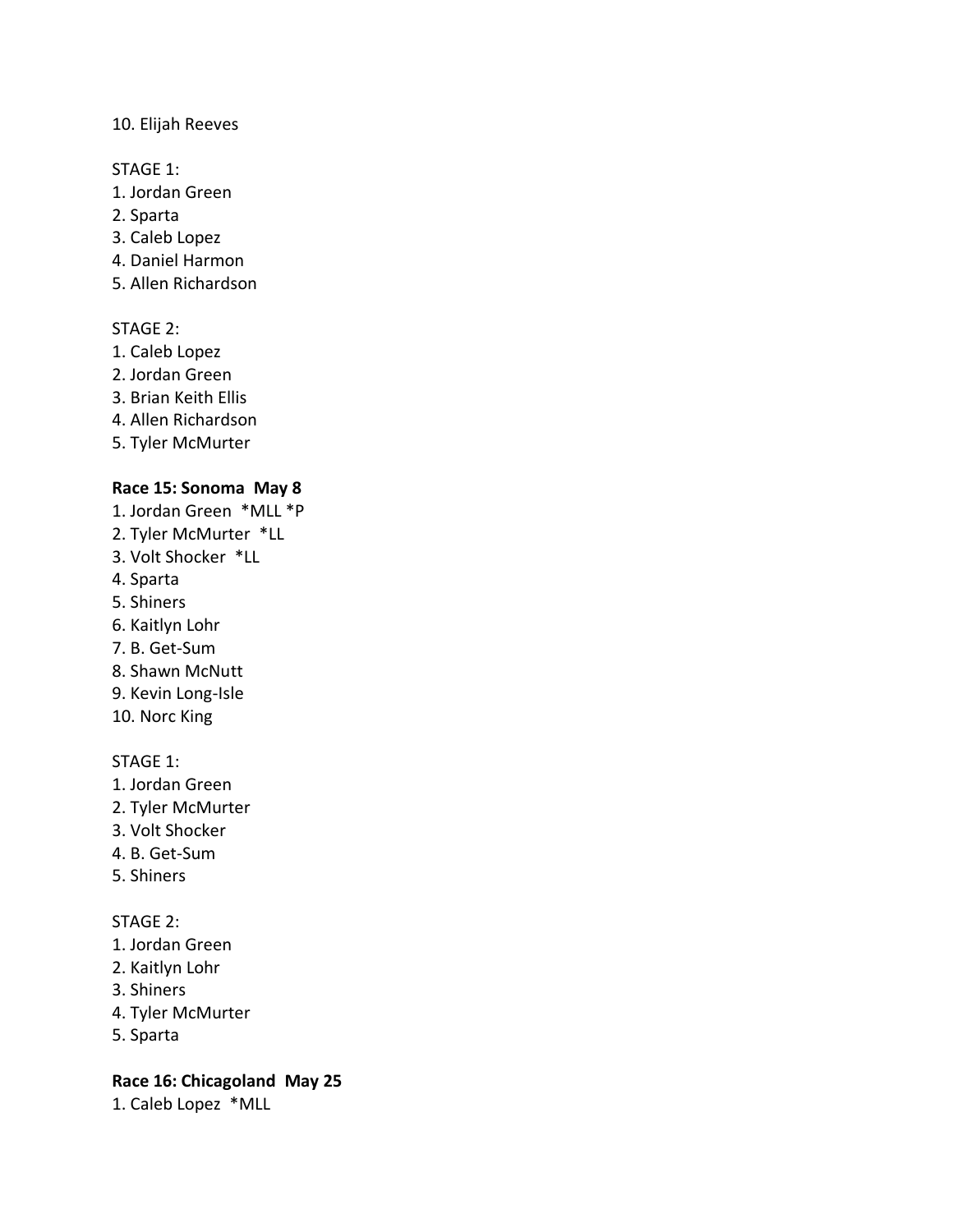## 2. Tyler McMurter \*LL

- 3. Allen Richardson \*LL
- 4. Michael Shoemaker
- 5. Jordan Green \*LL \*P
- 6. Volt Shocker
- 7. Kaitlyn Lohr
- 8. Kevin Long-Isle
- 9. Brett Baker
- 10. Elijah Reeves

## STAGE 1:

- 1. Caleb Lopez
- 2. Tyler McMurter
- 3. Jordan Green
- 4. Allen Richardson
- 5. Kaitlyn Lohr

## STAGE 2:

- 1. Caleb Lopez
- 2. Jordan Green
- 3. Tyler McMurter
- 4. Volt Shocker
- 5. Michael Shoemaker

## **Race 17: Daytona (night) June 1**

- 1. Kevin Long-Isle \*LL 2. Matt Tetmeyer \*MLL 3. Brett Baker \*LL 4. Shawn McNutt \*LL 5. Caleb Lopez \*LL 6. Allen Richardson \*LL
- 7. Gary Ladomirak Jr. \*LL \*P
- 8. NASCAROOF
- 9. Volt Shocker
- 10. Michael Shoemaker Rere
- 11. Elijah Reeves

## STAGE 1:

- 1. Caleb Lopez
- 2. Allen Richardson
- 3. Matt Tetmeyer
- 4. Brett Baker
- 5. Shawn McNutt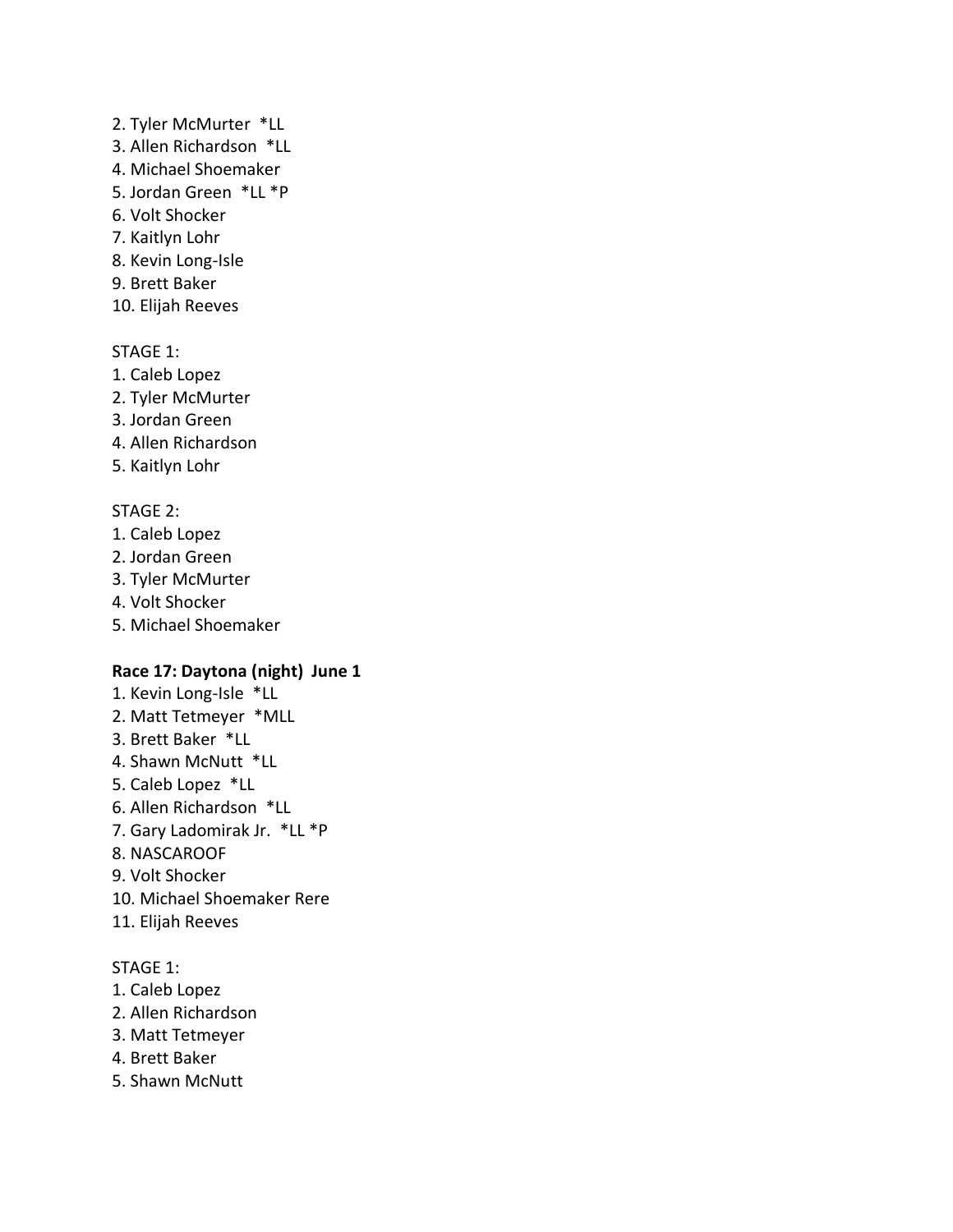STAGE 2:

- 1. Caleb Lopez
- 2. Brett Baker
- 3. Shawn McNutt
- 4. Allen Richardson
- 5. Gary Ladomirak Jr.

#### **Race 18: Kentucky June 8**

- 1. Caleb Lopez \*MLL
- 2. David Barnes \*LL \*P
- 3. Tyler McMurter \*LL
- 4. Shawn McNutt \*LL
- 5. Kevin Long-Isle
- 6. Mitch
- 7. Jordan Green
- 8. Allen Richardson \*LL
- 9. NASCAROOF

## STAGE 1:

- 1. Tyler McMurter
- 2. Caleb Lopez
- 3. Shawn McNutt
- 4. Jordan Green
- 5. Mitch

#### STAGE 2:

- 1. Shawn McNutt
- 2. Jordan Green
- 3. Caleb Lopez
- 4. Tyler McMurter
- 5. Kevin Long-Isle

## **Race 19: New Hampshire June 12**

- 1. Tyler McMurter \*MLL \*P
- 2. Allen Richardson \*LL
- 3. Kaitlyn Lohr
- 4. RJ Haywood \*LL
- 5. Jeffery Robinson Jr.
- 6. Mitch
- 7. Caleb Lopez
- 9. David Barnes
- 9. Elijah Reeves

STAGE 1: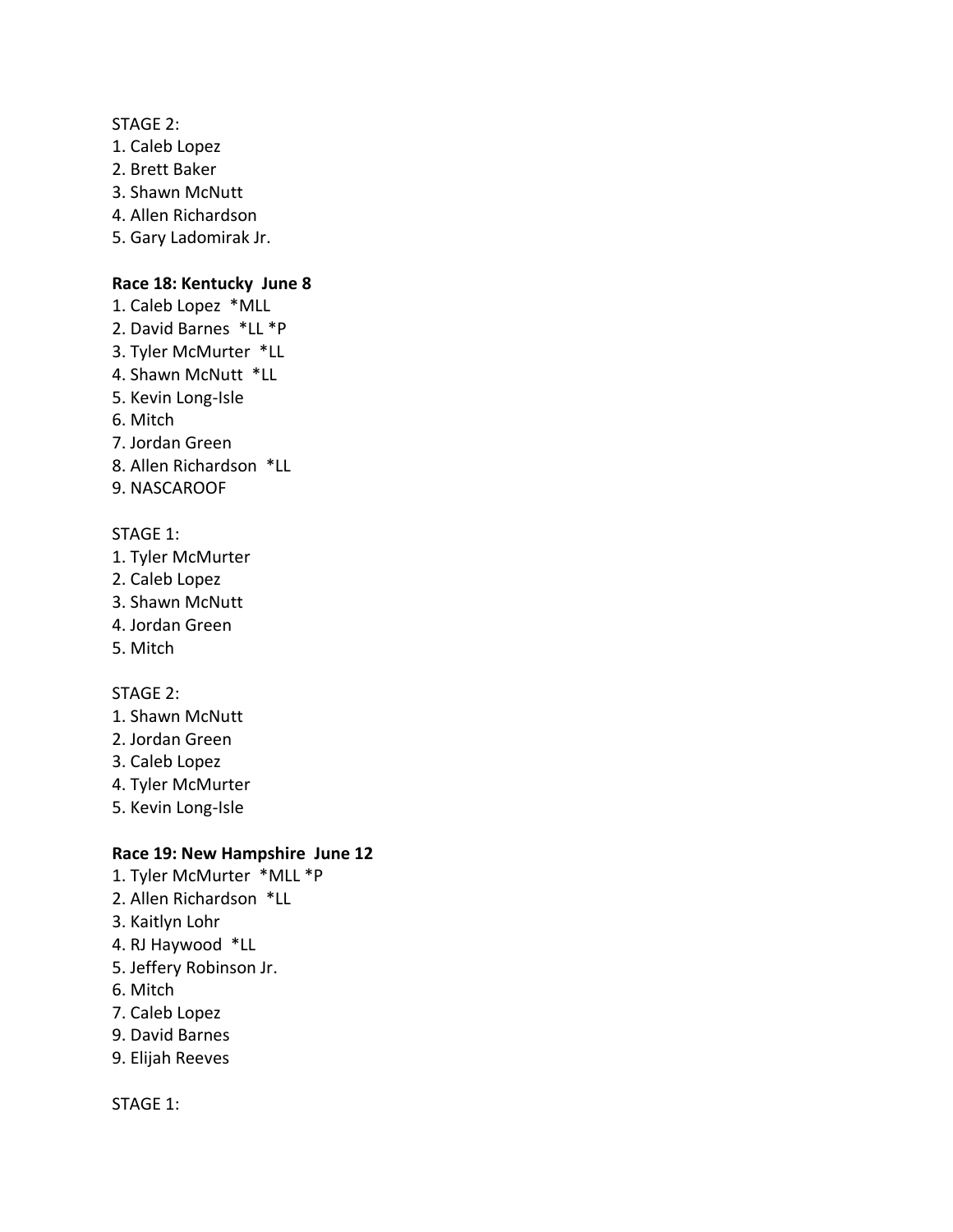- 1. Tyler McMurter
- 2. Allen Richardson
- 3. RJ Haywood
- 4. Kaitlyn Lohr
- 5. Jeffery Robinson Jr.

## STAGE 2:

- 1. Tyler McMurter
- 2. RJ Haywood
- 3. Allen Richardson
- 4. Kaitlyn Lohr
- 5. Caleb Lopez

## **Race 20: Bristol (night) June 15**

- 1. Jordan Green \*MLL 2. Tyler McMurter \*LL \*P 3. Kodiak 4. Kaitlyn Lohr 5. Caleb Lopez \*LL 6. Allen Richardson 7. Elliott Smith \*LL 8. Kevin Long-Isle 9. Shawn McNutt 10. Volt Shocker \*LL 11. David Barnes \*LL 12. Mitch STAGE 1:
- 1. Tyler McMurter
- 2. Kodiak
- 3. Jordan Green
- 4. Elliott Smith
- 5. Caleb Lopez

#### STAGE 2:

- 1. Elliott Smith
- 2. Jordan Green
- 3. Kodiak
- 4. Tyler McMurter
- 5. Caleb Lopez

## **Race 21: Darlington June 22**

- 1. Tyler McMurter \*MLL
- 2. Elliott Smith \*LL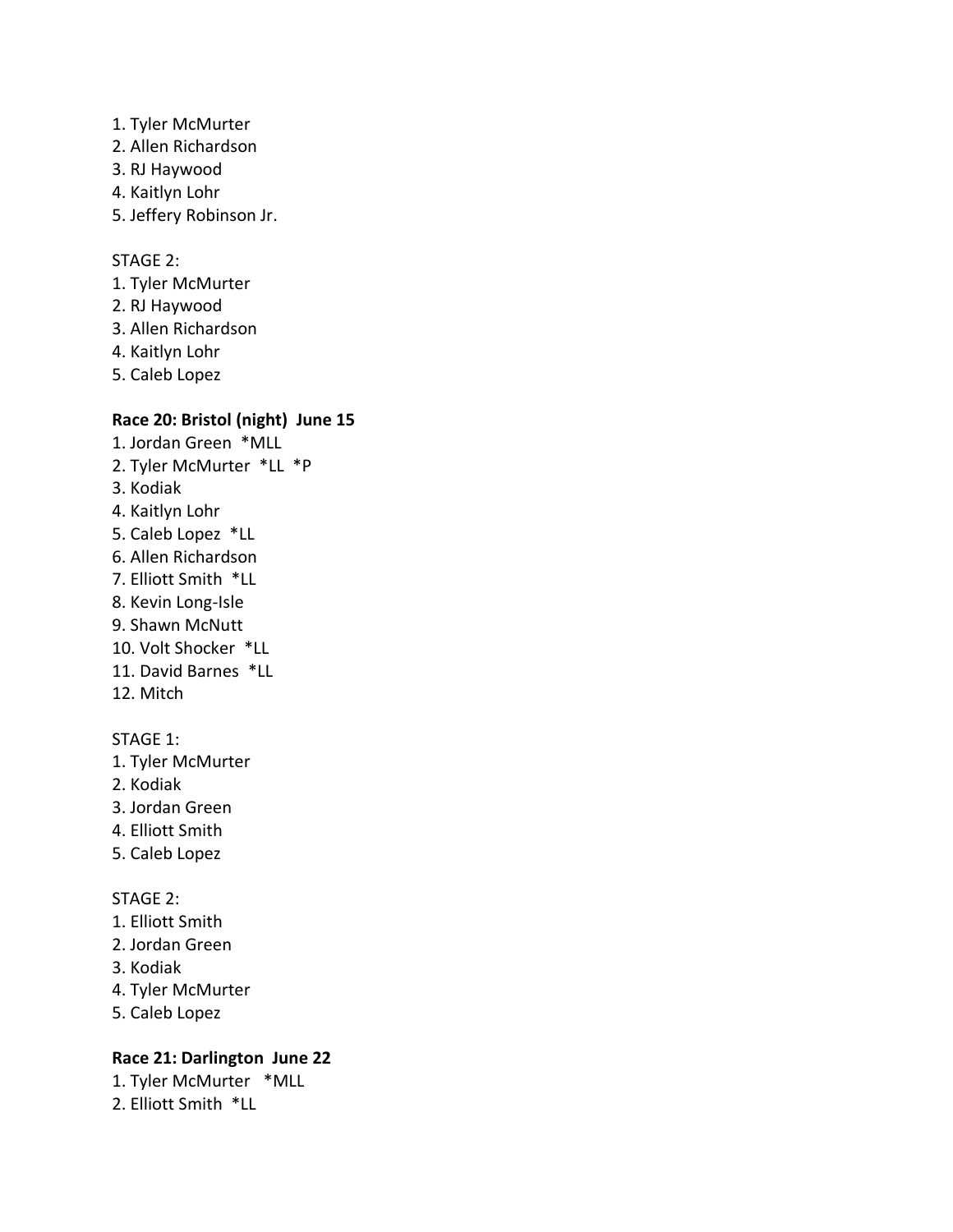3. Kodiak \*LL 4. Caleb Lopez 5. Allen Richardson 6. Daniel Harmon 7. David Barnes \*LL \*P 8. Shawn McNutt \*LL 9. Jared Scott \*LL 10. Throttle Junker 11. Gary Ladomirak Jr. \*LL 12. D. Hendson 13. Mitch 14. Man Cave Racing 15. NASCAROOF

#### STAGE 1:

- 1. Tyler McMurter
- 2. Kodiak
- 3. Elliott Smith
- 4. Jared Scott
- 5. Allen Richardson

#### STAGE 2:

- 1. Tyler McMurter
- 2. Kodiak
- 3. Caleb Lopez
- 4. Elliott Smith
- 5. Allen Richardson

## **Race 22: Indianapolis June 23**

- 1. Elliott Smith \*MLL \*P
- 2. Tyler McMurter \*LL
- 3. Allen Richardson \*LL
- 4. Kevin Long-Isle
- 5. Caleb Lopez
- 6. Daniel Harmon
- 7. Jordan Green \*LL
- 8. NASCAROOF
- 9. David Barnes
- 10. Clinton Buchanen
- 11. Pacey Wigent
- 12. Throttle Junker
- 13. Elijah Reeves

#### STAGE 1: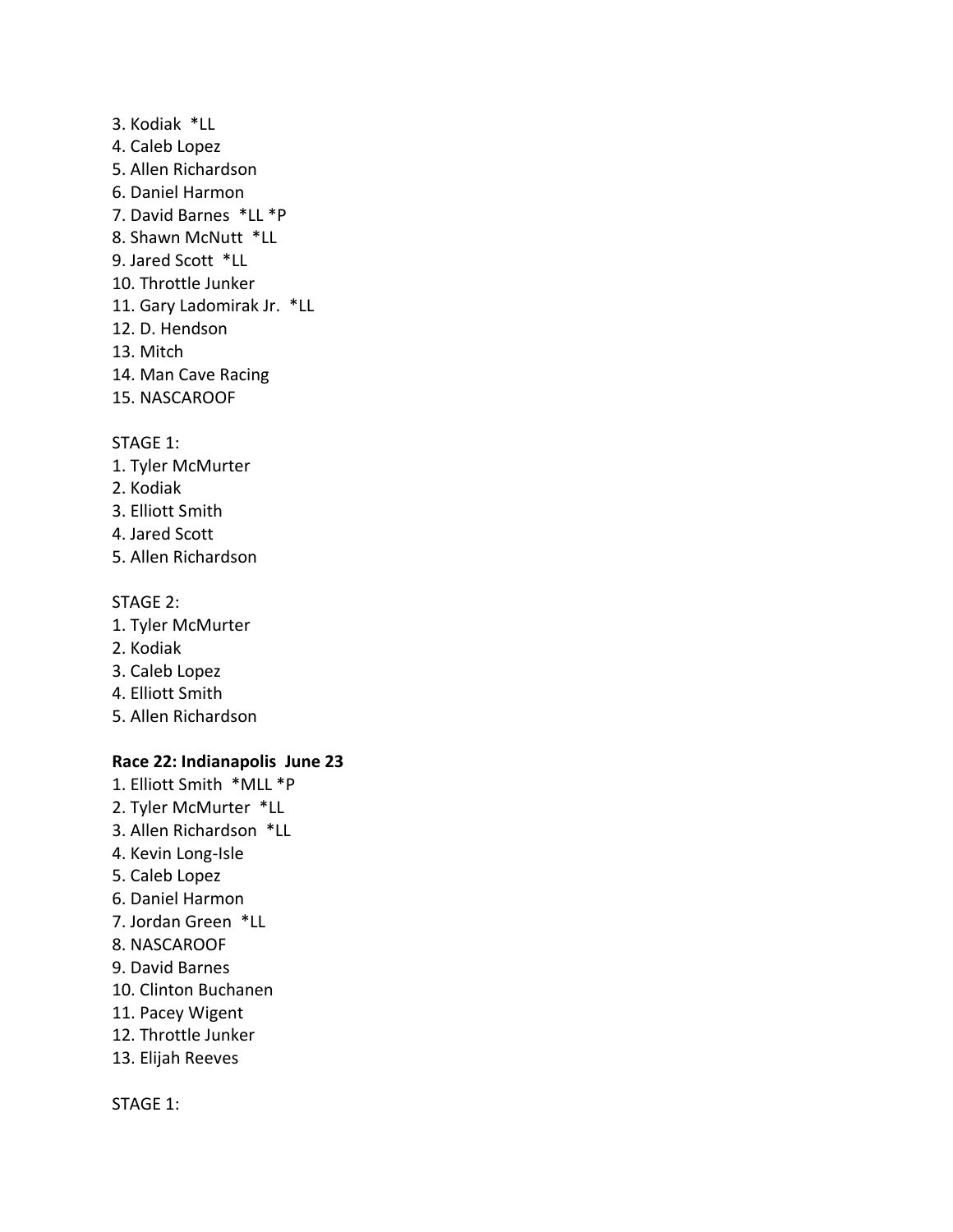- 1. Elliott Smith
- 2. Jordan Green
- 3. Tyler McMurter
- 4. Caleb Lopez
- 5. David Barnes

## STAGE 2:

- 1. Elliott Smith
- 2. Tyler McMurter
- 3. Allen Richardson
- 4. Kevin Long-Isle
- 5. Jordan Green

## **---------PLAYOFFS BEGIN--------**

#### **Race 23: Las Vegas June 29**

- 1. Tyler McMurter \*LL 2. Daniel Harmon \*LL 3. Allen Richardson \*LL 4. David Barnes \*MLL \*P 5. Kevin Long-Isle \*LL 6. Caleb Lopez \*LL 7. Jordan Green \*LL 8. Kaitlyn Lohr 9. Bryan Wiggins 10. Elliott Smith 11. Jeffery Robinson Jr. 12. Throttle Junker 13. Man-Cave-Racing 14. Clinton Buchanen 15. Elijah Reeves
- 

## STAGE 1:

- 1. David Barnes
- 2. Caleb Lopez
- 3. Daniel Harmon
- 4. Jordan Green
- 5. Tyler McMurter

#### STAGE 2:

- 1. David Barnes
- 2. Jordan Green
- 3. Tyler McMurter
- 4. Caleb Lopez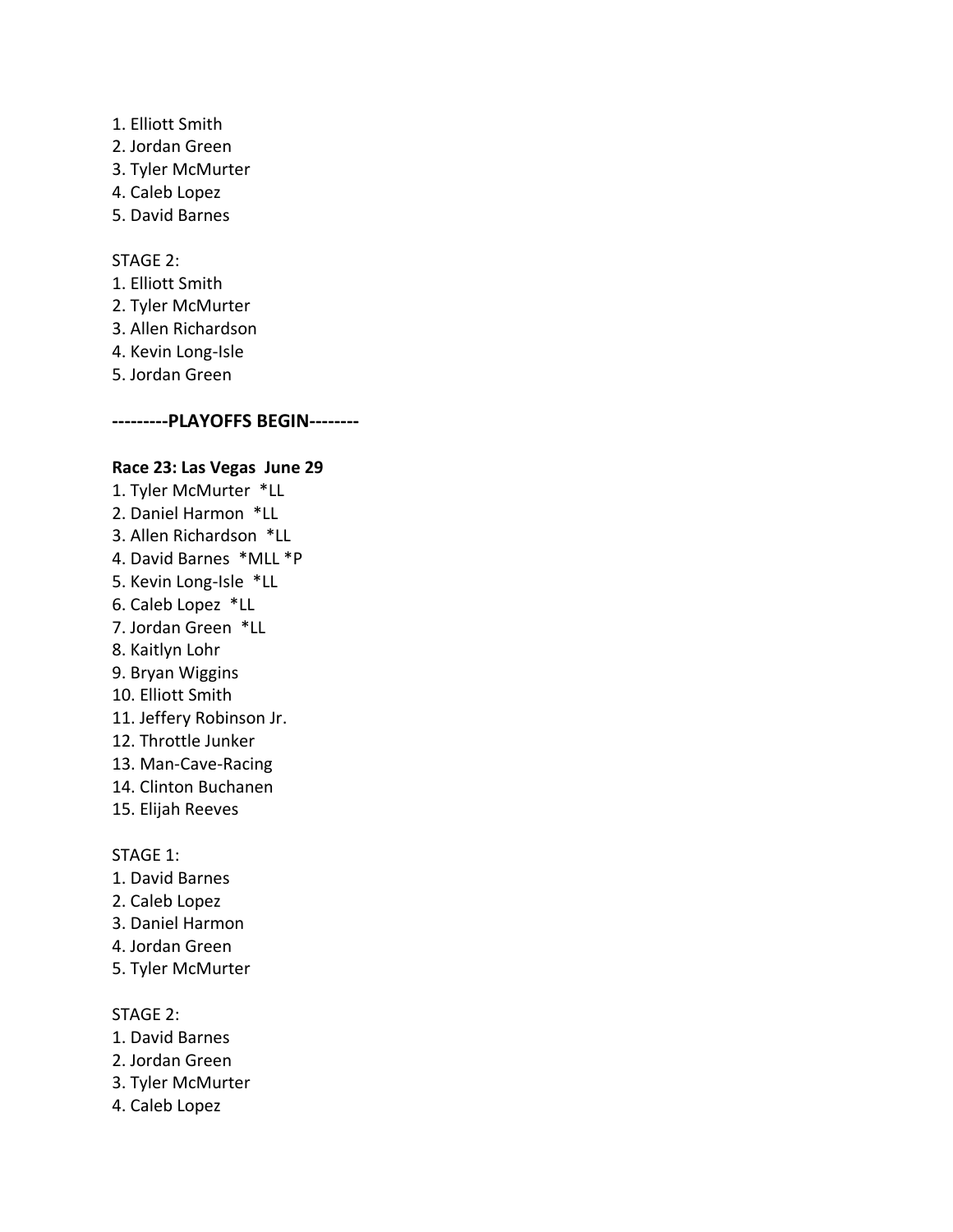## 5. Kevin Long-Isle

#### **Race 24: Richmond (night) June 30**

- 1. Jordan Green \*LL
- 2. Tyler McMurter \*MLL \*P
- 3. Daniel Harmon
- 4. David Barnes
- 5. Kevin Long-Isle
- 6. Kodiak
- 7. Elliott Smith
- 8. Caleb Lopez
- 9. NASCAROOF
- 10. Clinton Buchanen
- 11. Matthew Lambert
- 12. Elijah Reeves

#### STAGE 1:

- 1. Tyler McMurter
- 2. Daniel Harmon
- 3. David Barnes
- 4. Elliott Smith
- 5. Kevin Long-Isle

#### STAGE 2:

- 1. Tyler McMurter
- 2. Daniel Harmon
- 3. David Barnes
- 4. Jordan Green
- 5. Caleb Lopez

## **Race 25: Watkins Glen July 6**

- 1. Elliott Smith \*MLL
- 2. Allen Richardson \*LL \*P
- 3. Tyler McMurter \*LL
- 4. Caleb Lopez
- 5. NASCAROOF
- 6. David "Sparta" Barnes
- 7. Kaitlyn Lohr
- 8. Kevin Long-Isle
- 9. Brett Baker \*LL
- 10. Clinton Buchanen
- 11. Robert Lohman Sr.
- 12. Jeffery Robinson Jr.
- 13. Gary Ladomirak Jr.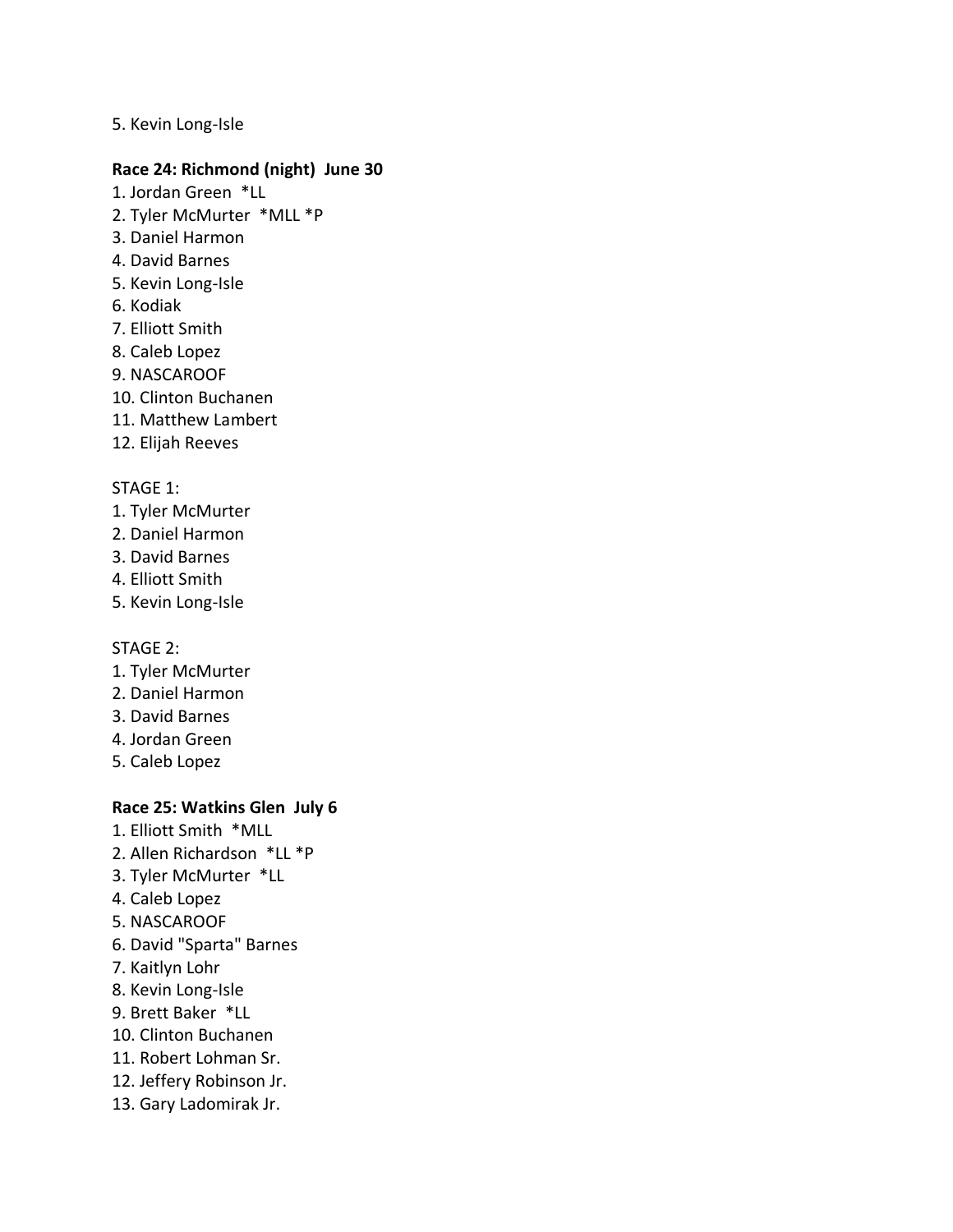- 14. Shawn McNutt
- 15. Matthew Lambert
- 16. Elijah Reeves

## STAGE 1:

- 1. Elliott Smith
- 2. Tyler McMurter
- 3. Brett Baker
- 4. Caleb Lopez
- 5. David Barnes

## STAGE 2:

- 1. Tyler McMurter
- 2. Brett Baker
- 3. NASCAROOF
- 4. Caleb Lopez
- 5. David Barnes

## **Race 26: Dover July 7**

- 1. Tyler McMurter \*MLL
- 2. Jordan Green \*LL \*P
- 3. David Barnes
- 4. Caleb Lopez \*LL
- 5. Kevin Long-Isle
- 6. Daniel Harmon \*LL
- 7. Kaitlyn Lohr
- 8. Jeffery Robinson Jr.
- 9. NASCAROOF
- 10. Throttle Junker
- 11. Elijah Reeves
- 12. Matthew Lambert

#### STAGE 1

- 1. Jordan Green
- 2. Tyler McMurter
- 3. Caleb Lopez
- 4. David Barnes
- 5. Daniel Harmon

#### STAGE 2

- 1. Tyler McMurter
- 2. Jordan Green
- 3. Daniel Harmon
- 4. Caleb Lopez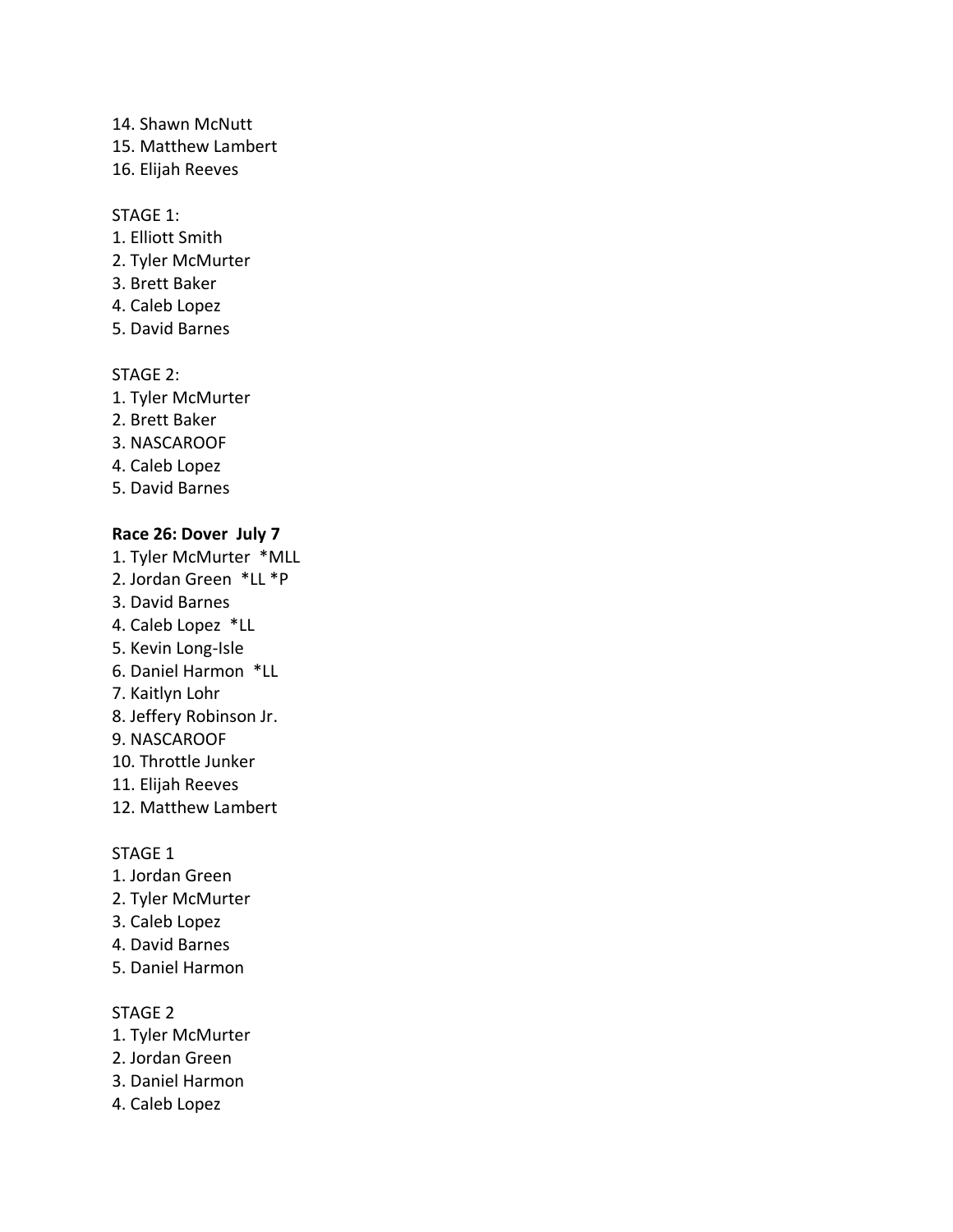5. David Barnes

## **Race 27: Talladega July 13**

- 1. Allen Richardson \*MLL 2. Jordan Green \*LL \*P
- 3. Michel Jackson
- 4. Daniel Harmon \*LL
- 5. Caleb Lopez \*LL
- 6. Elliott Smith \*LL
- 7. David Barnes \*LL
- 8. Tyler McMurter \*LL
- 9. Brett Baker \*LL
- 10. Volt Shocker \*LL
- 11. NASCAROOF
- 12. Kevin Long-Isle
- 13. Chase English
- 14. Kaitlyn Lohr
- 15. Clinton Buchanen
- 16. Elijah Reeves

## STAGE 1:

- 1. Allen Richardson
- 2. Jordan Green
- 3. Daniel Harmon
- 4. Brett Baker
- 5. David Barnes

## STAGE 2:

- 1. Caleb Lopez
- 2. Elliott Smith
- 3. Daniel Harmon
- 4. Jordan Green
- 5. Volt Shocker

## **Race 28: Kansas (night) July 14**

- 1. Tyler McMurter \*LL
- 2. David Barnes \*LL \*P
- 3. Kodiak \*LL
- 4. Kevin Long-Isle \*LL
- 5. Michel Jackson
- 6. NASCAROOF
- 7. Jordan Green \*MLL
- 8. Daniel Harmon
- 9. Caleb Lopez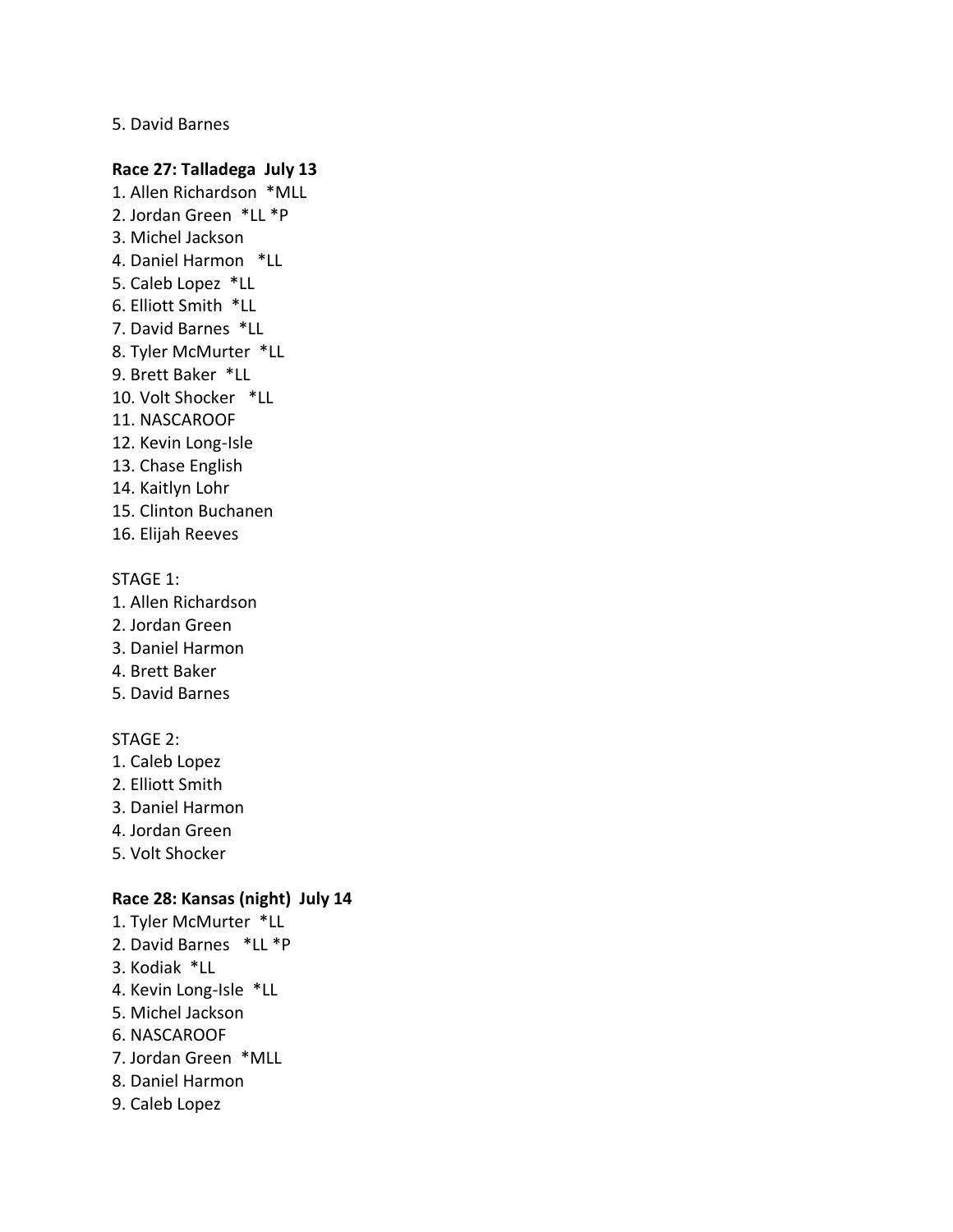## 10. Elliott Smith

- 11. Clinton Buchanen
- 12. Throttle Junker
- 13. Volt Shocker
- 14. Man Cave Racing
- 15. Elijah Reeves
- 16. Matthew Lambert

## STAGE 1:

- 1. Jordan Green
- 2. David Barnes
- 3. Caleb Lopez
- 4. Tyler McMurter
- 5. Kevin Long-Isle

## STAGE 2:

- 1. Jordan Green
- 2. David Barnes
- 3. Tyler McMurter
- 4. Michel Jackson
- 5. Kevin Long-Isle

## **Race 29: Martinsville July 20**

- 1. Tyler McMurter \*MLL
- 2. Jordan Green \*LL \*P
- 3. Allen Richardson \*LL
- 4. Elliott Smith \*LL
- 5. Michel Jackson
- 6. Shawn McNutt
- 7. David Barnes
- 8. Kevin Long-Isle
- 9. ManCaveRacing
- 10. Rando J.J.
- 11. Robert Lohman Sr.
- 12. Caleb Lopez
- 13. BADFAST43
- 14. Elijah Reeves

#### STAGE 1:

- 1. Tyler McMurter
- 2. Jordan Green
- 3. Elliott Smith
- 4. Shawn McNutt
- 5. Allen Richardson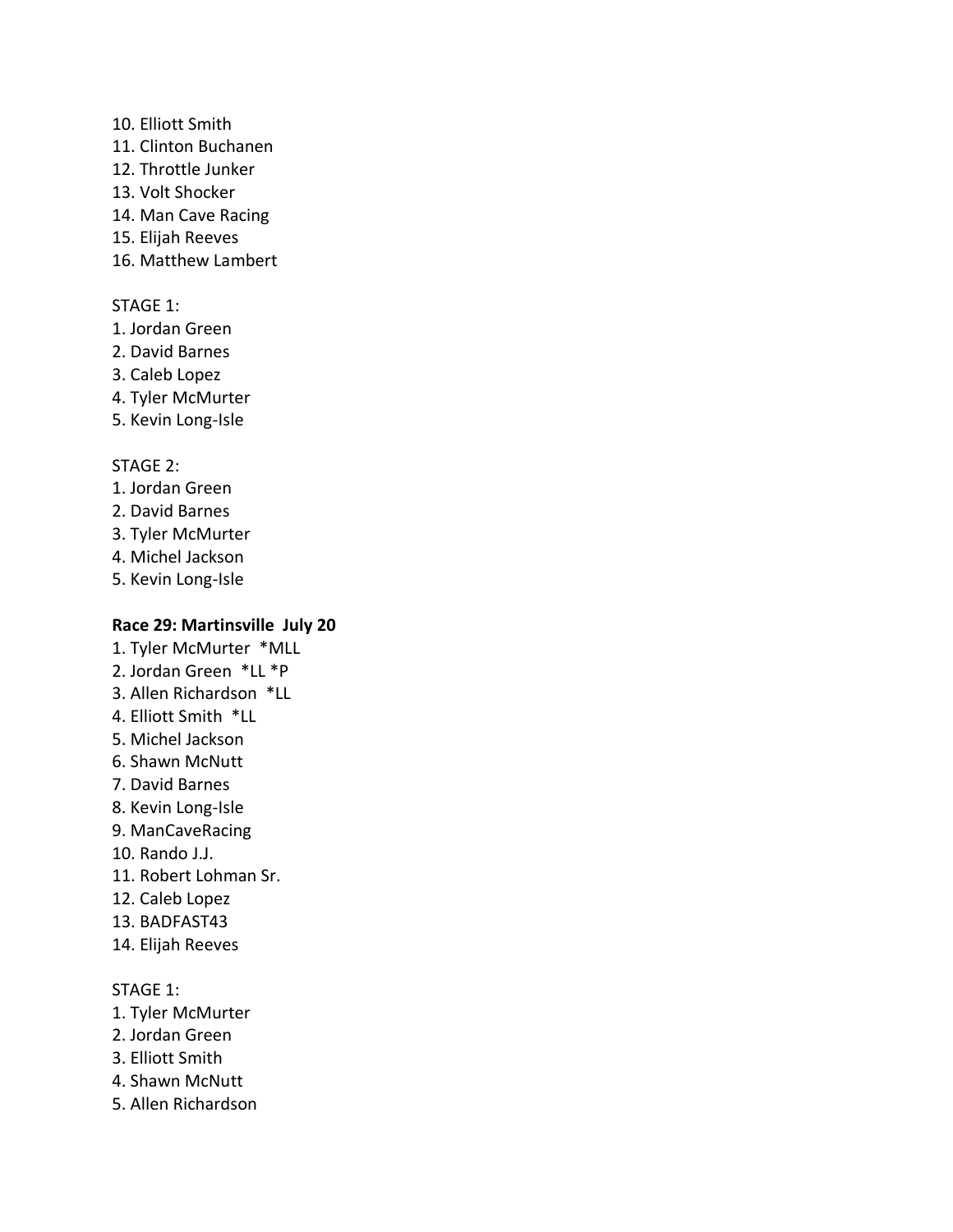STAGE 2:

- 1. Elliott Smith
- 2. Jordan Green
- 3. Tyler McMurter
- 4. Allen Richardson
- 5. David Barnes

## **Race 30: Texas (night) July 21**

- 1. Jordan Green \*MLL \*P 2. Tyler McMurter \*LL 3. David Barnes \*LL 4. Elliott Smith \*LL 5. Caleb Lopez \*LL 6. Kevin Long-Isle \*LL 7. Shawn McNutt \*LL 8. Allen Richardson \*LL 9. NASCAROOF \*LL 10. ManCaveRacing 11. RJ Haywood 12. Jeffery Robinson Jr. 13. Michel Jackson 14. Throttle Junker 15. Matthew Lambert
- 16. Elijah Reeves

## STAGE 1:

- 1. Jordan Green
- 2. Elliott Smith
- 3. Shawn McNutt
- 4. Caleb Lopez
- 5. David Barnes

## STAGE 2:

- 1. Jordan Green
- 2. David Barnes
- 3. Caleb Lopez
- 4. Shawn McNutt
- 5. Tyler McMurter

## **Race 31: ISM July 27**

- 1. David Barnes \*LL
- 2. Tyler McMurter \*MLL \*P
- 3. Jordan Green \*LL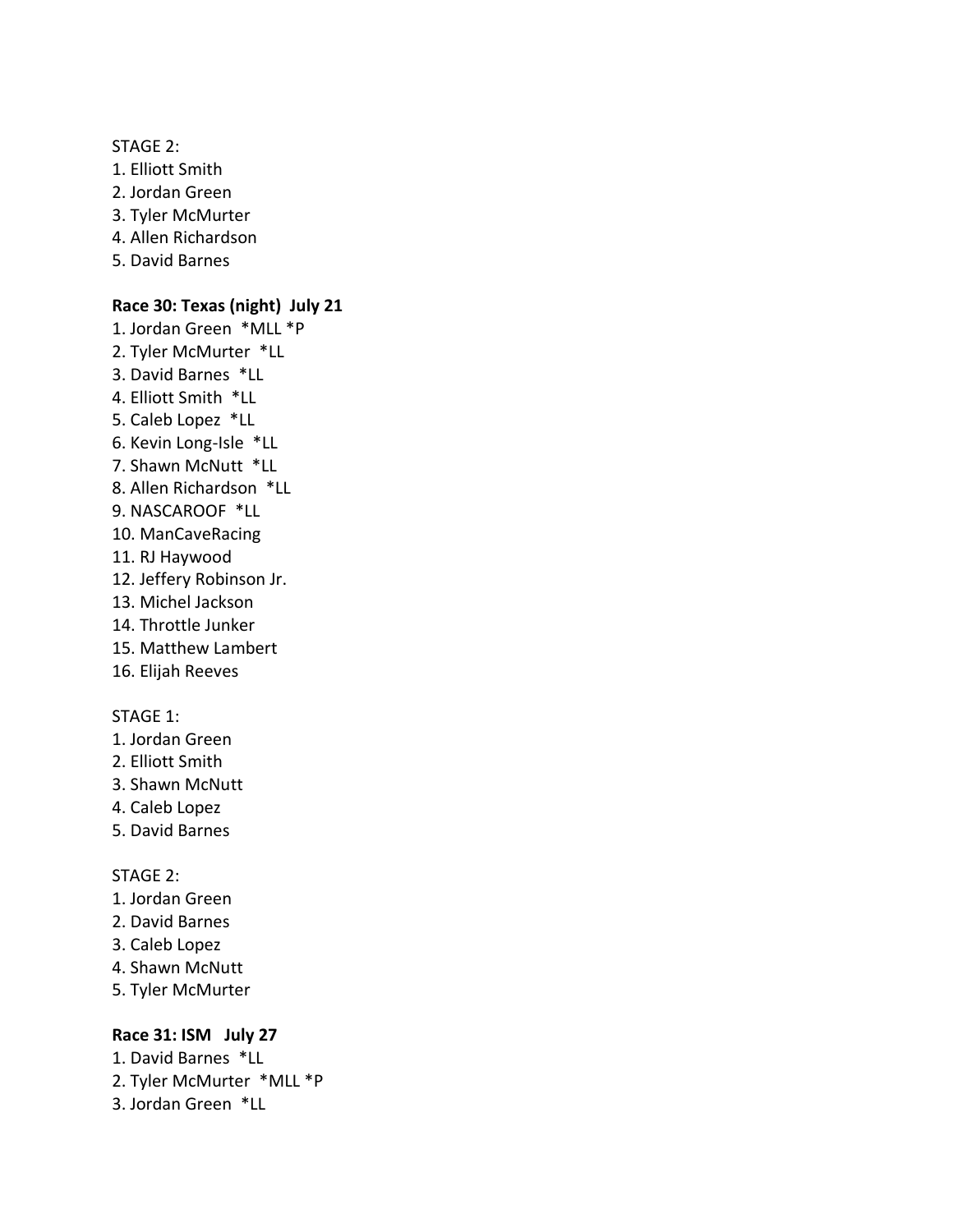- 4. Shawn McNutt
- 5. Allen Richardson \*LL
- 6. Frank Edwards
- 7. Kevin Long-Isle
- 8. Caleb Lopez \*LL
- 9. Daniel Harmon
- 10. NASCAROOF
- 11. Brett Baker
- 12. Clinton Buchanen
- 13. Volt Shocker
- 14. Mitch
- 15. Elijah Reeves
- 16. Matthew Lambert

## STAGE 1:

- 1. Tyler McMurter
- 2. Jordan Green
- 3. Allen Richardson
- 4. Daniel Harmon
- 5. Brett Baker

## STAGE 2:

- 1. David Barnes
- 2. Jordan Green
- 3. Tyler McMurter
- 4. Allen Richardson
- 5. Kevin Long-Isle

## **Race 32: Homestead-Miami July 28**

- 1. Brett Baker \*LL
- 2. David Barnes \*LL
- 3. Tyler McMurter \*MLL
- 4. Kodiak
- 5. Jordan Green \*LL \*P
- 6. Man Cave Racing
- 7. Frank Edwards \*LL
- 8. Throttle Junker
- 9. Kevin Long-Isle
- 10. Caleb Lopez
- 11. Michel Jackson
- 12. NASCAROOF
- 13. Kaitlyn Lohr
- 14. Shawn McNutt
- 15. Elliott Smith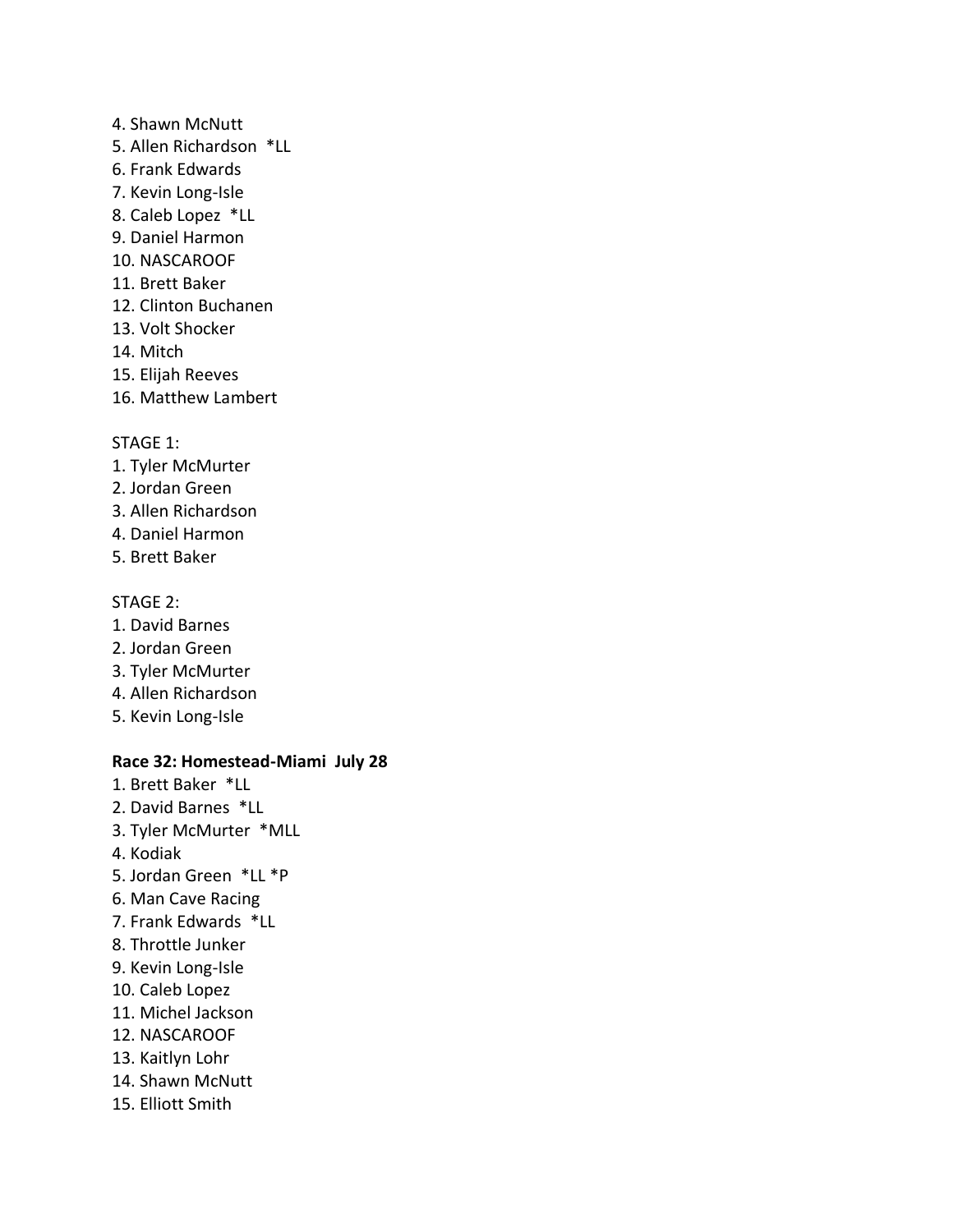16. Norc King

17. Matthew Lambert

18. Elijah Reeves

## STAGE 1:

- 1. Tyler McMurter
- 2. Jordan Green
- 3. Kodiak
- 4. Caleb Lopez
- 5. Elijah Reeves

STAGE 2:

- 1. Elijah Reeves
- 2. David Barnes
- 3. Jordan Green
- 4. Tyler McMurter
- 5. Brett Baker

## **2019 NOSSCAR Elite Series Final Standings**

1. #0 David Barnes: 4,022 pts \*1 win \*12 P.P. (R) **\*CHAMPION** 2. #84 Tyler McMurter: 4,020 pts \*11 wins \*89 P.P. 3. #69 Jordan Green: 4,016 pts \*11 wins \*62 P.P. 4. #95 Caleb Lopez: 4,012 pts \*3 wins \*26 P.P. -------------FINAL 4 CUT LINE------------- 5. #74 Allen Richardson: 3,063 pts \*1 win \*9 P.P. (R) **\*ROOKIE OF THE YEAR** 6. #35 Kevin Long-Isle: 3,060 pts \*1 win \*5 P.P. 7. #62 Daniel Harmon: 3,022 pts \*1 win \*9 P.P. -----------ROUND OF 7 CUT LINE----------- 8. #77 NASCAROOF: 2,071 pts (R) 9. #31 Shawn McNutt: 2,067 pts \*6 P.P. (R) 10. #48 Kaitlyn Lohr: 2,029 pts \*1 P.P. 11. #42 Jeffery Robinson Jr: 2,020 pts (R) -----------ROUND OF 12 CUT LINE----------- 12. #8 Volt Shocker: 1,031 pts \*1 P.P. (R) 13. #78 Frank Edwards: 1,031 pts \*1 P.P. 14. #88 RJ Haywood: 1,009 pts 15. #56 Michael Shoemaker: 1,001 pts \*1 P.P. -----------PLAYOFF CUT LINE----------- 17. #17 Elliott Smith: 227 pts \*2 wins \*11 P.P. (R) 18. #12 Brett Baker: 132 pts \*1 win \*7 P.P. 19. #15 Jerry Ashley: 122 pts (R) 20. #9 Eddy Fikes: 113 pts \*4 P.P. (R)